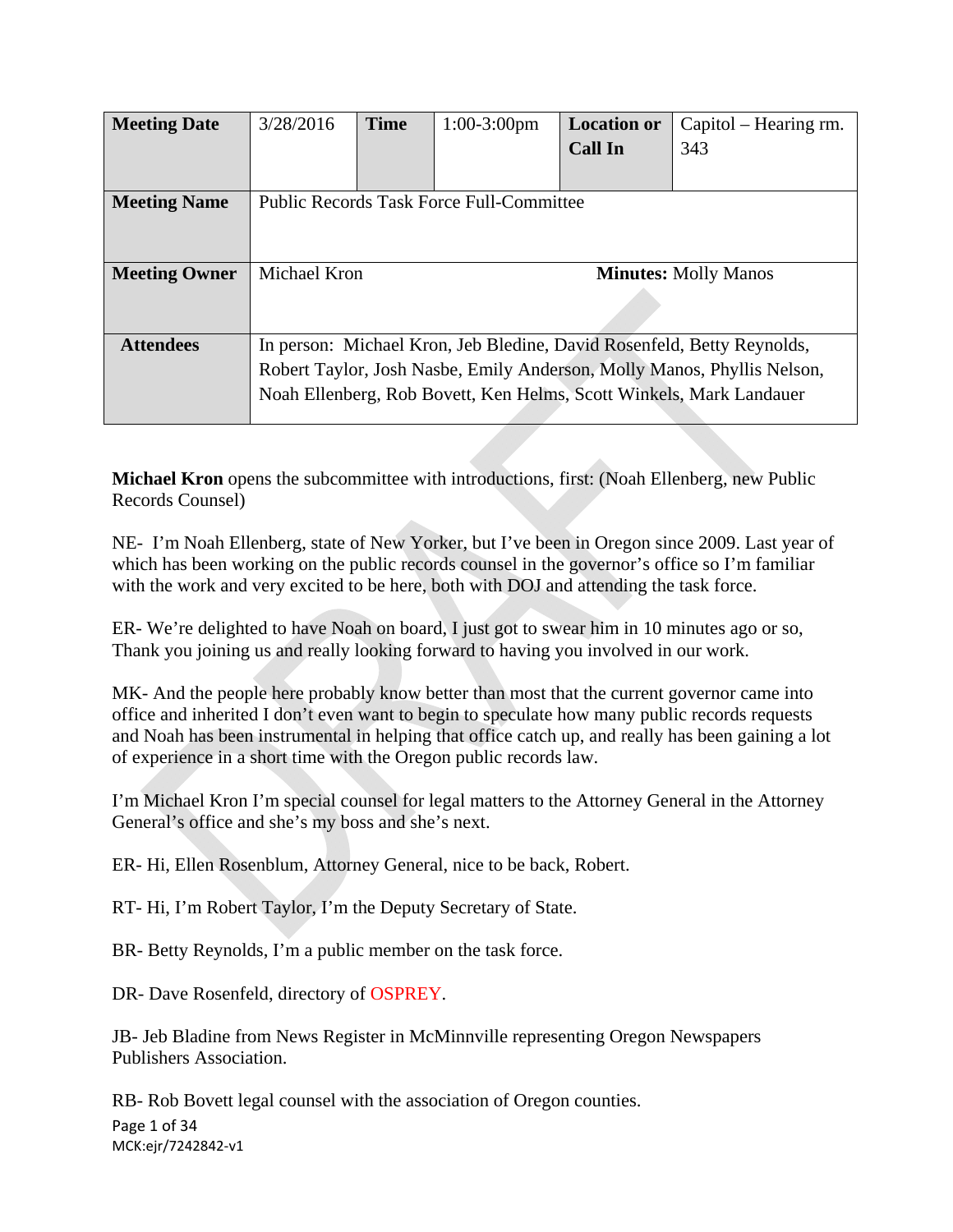JN- Josh Nasbe with the Judicial Department.

ML- Mark Landuer with the Special Districts Association of Oregon.

KH- Ken Helms state representative of district 34 in Beaverton.

MK- Representative, thank you everybody. Um, so the first thing I'd like, Oh yeah, ok let's ask our audience members other than Noah who already did, if they'd like to introduce themselves, feel free to stand up, feel free to not.

ER- If you want to by anonymous that's ok too.

MK- Wave at me if you want to tell us who you are. I know most of you already. Oh somebody is waving.

Audience member- I'm Ellen Milton, representing the Oregon Association of Broadcasters.

MK- Ah yes, so the Oregon Association of Broadcasters has a new, they're representative from the task force is no longer able to serve and they'll be replacing him with another one but probably starting at the next meeting. So Ellen can hopefully report back to the leadership and that organization on this meeting. Actually one of the, oh you would like to go (points towards audience member) introduce yourself too.

Audience member- My name is Jennifer Johnston, city of Portland.

MK- Hi Jennifer.

Audience member- I'm Morgan \_\_\_\_\_ and I'm a lobbyist for the Oregon School Boards Association here on behalf of K-12.

MK- Morgan, (smiles and nods).

ER- A hand over here (motions to the back left corner).

Audience member- Elsa Wilson I represent the Newspapers Publishers Association.

MK- Oh ok.

ER- We all know Christina Adminson our communications director, I think you've met her before, just want to make sure.

RB- And is there anyone on the phone?

MK- Uh is there anyone on the phone, there was going to be someone on the phone, are we dialed in?

Page 2 of 34 MCK:ejr/7242842‐v1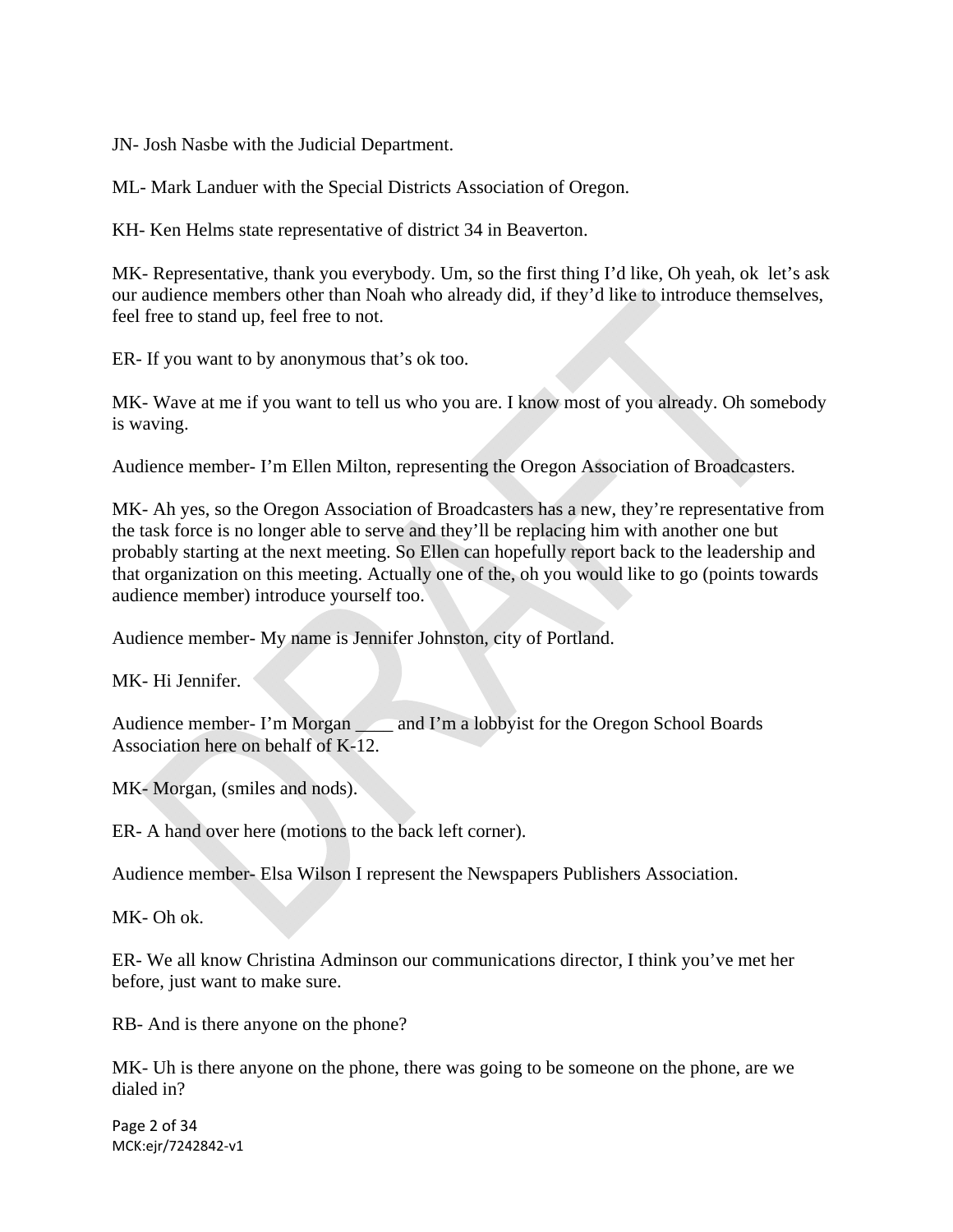EA- We're not dialed in.

MK- We're not dialed in, oh no, that's really bad, so who's going to be on the phone? Um...

Emily Anderson dials number.

Audience member says- Oh Les just emailed.

MK- Les is on the phone, yeah.

Audience member- He's trying to call.

MK- Tell him it will be up in a moment, please, sorry. Les is uh, duties as a reporter have him out in a Mauer county.

ER- Is there something going on over there?

RT- Yeah.

Emily activates the line as host.

MK- Ok, can you tell Les its up. So I'll introduce Les in Les's absence. He's here on behalf of the society of professional journalists, highly respected long time Oregonian investigative reporter. Who I believe like I said is out in Mauer county and I think was the reporter who broke the Mauer county wildlife refuge take over story, what feels like an eternity ago now. Ok, I'm actually glad, Ellen, that you're here and we have a lot of newspaper publishers and stuff because that will be one of the things we want to talk about today on the agenda second item is to discuss outreach. Getting word out about the work of this task force, so I'm excited to have you guys help with that. First thing on my agenda is to approve our prior minutes, these are from our meeting in December. Perhaps and I haven't had any comments from the task force members on those minutes. I was looking at them today and found a couple typos but they looked substently good so if I can float a provisional suggestion that we improve subject to correcting graphical errors that agreeable, are \*disagreeable to anyone.

JB- Sole moved.

MK- Sole moved, second? Alright, I don't really know how to do this part.

ER- You're doing great.

MK- So the minutes will be approved subject to typos then we can move on to the issue of our, making outreach efforts, getting public comment. A couple of you participated I think Rob and Jeb representative Huffman and Rob Taylor, you came to, I think for the last time we had a public comment meeting. We didn't have a lot of a lot of attendance. We definitely want to get

Page 3 of 34 MCK:ejr/7242842‐v1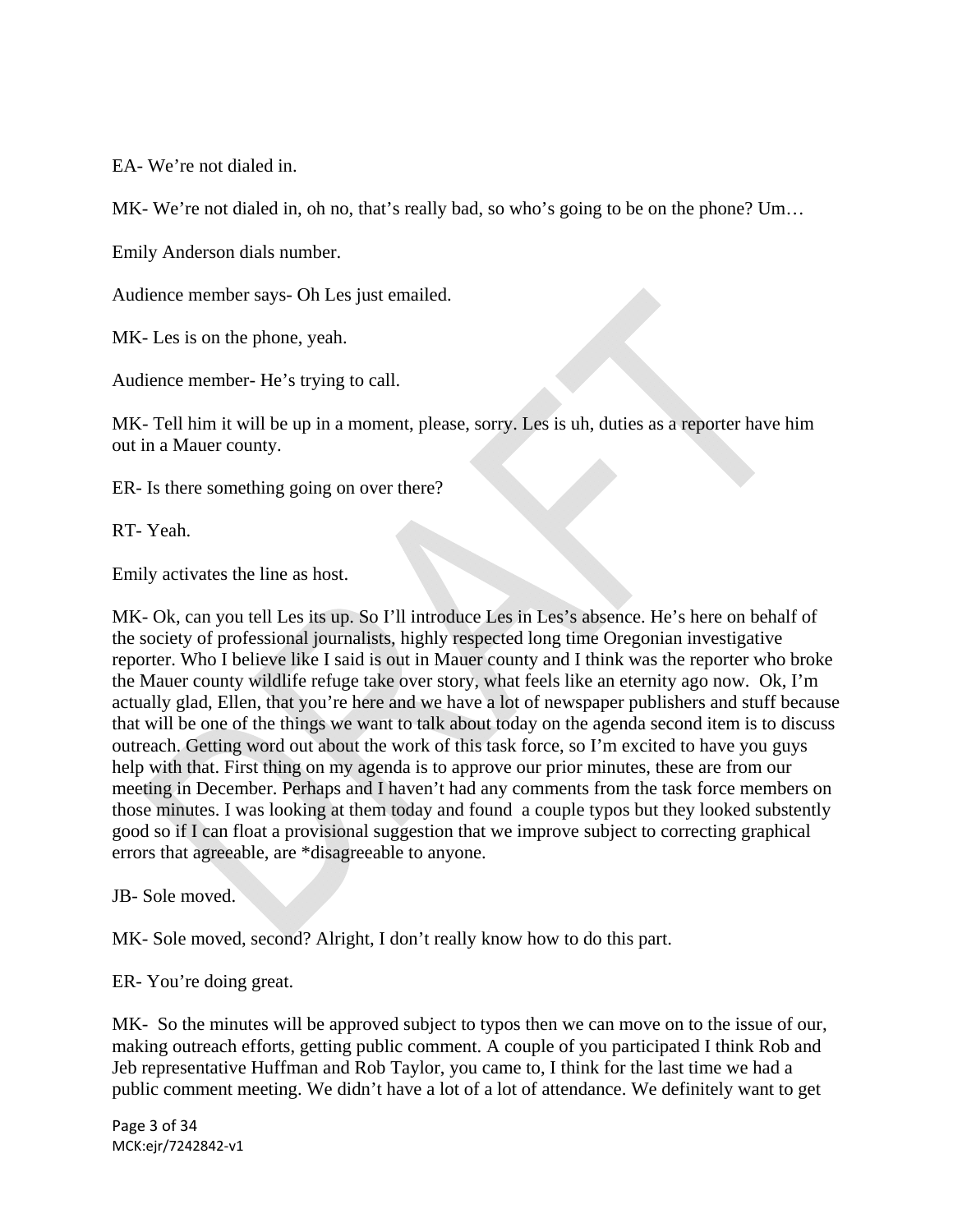around the state more. We'd like to get better attendance. Jeb at our sub group meeting just almost two weeks ago you mentioned that you felt like we should be doing a better job of getting the word out about the work of this task force. I think that, that's one of the ways we can do it. Um, but, you and the newspaper publisher side and uh, oh Les is that you?

# LZ- This is Les.

MK- Hi Les, sorry about the snafoo with the uh, with the phone system there. You haven't missed much we introduced each other, we approved our minutes subject to me correcting some typo and I was just getting on to the discussion of how we're going to do public outreach and getting the word out about the task force. I was just about to ask Jeb if he, you would be willing to sort of share his comment and talk about ways we could improve public understanding and what we're doing and get good attendance at events around the state.

JB-Uh yeah, I think first of all that OMPA would certainly help with sending out information we have a regular network of communications to publishers to editors. Certainly would make sense to have state wide kind of a release when, if there's a schedule set for places around the state. Along with a little bit of push over peak , get a push for people to give it some coverage. We don't set anybody's editorial policy but we could certainly encourage them to cover this, if there's an area of interest in the association. So whatever body of that content in terms of information of what the task force has done to date and would hope to do in the future would probably go in there. Then I'd suggest a follow up to newspapers wherever if there's meetings set in different places for there to be a good strong follow up a week ahead pretty standard stuff. And not just newspapers of course but you got radio stations and television stations and I suppose that a notice could out to the various other local governing bodies so that they would know that there's some public input being taken. Again, I think that ONPA, if you get stuff set up would be fairly easy for ONPA to help with that.

MK- One of things that I think I hear in there is the idea that we should come up with some kind of content for what we're asking people to push is that..?

JB- Yeah I think there should be at least some generalities of, ya' know if we're going to ask. If we're not asking people to come in and speak extensively on individual exemptions, I mean we may or may not be but you don't want people to waste a lot of time if the task force is going in a certain direction. If we know what the task force is going to be tackling, if we're going to tackle fees, and we're going to tackle timing and we're going to tackle whatever the sort of big ticket items then it's good to let people know.

MK- And I think one of the things that our office is planning to do is invite members of that task force to join the Attorney General in this, is actually setting up meetings hopefully to coincide as much as possible with what we may travel around the state. We've talked a little bit about various places we'd like to go, out east probably, would possibly work. I think we have some trips planned to the Pendleton/Hermiston, Bend, the Dalles, not quite as far east. Probably to Eugene, maybe the coast, any communities that are of particular interest in interested task force members. The goal here is to get out to as many places in the state as we can where we think we're going to have enough people to come together and share thoughts with us but.

Page 4 of 34 MCK:ejr/7242842‐v1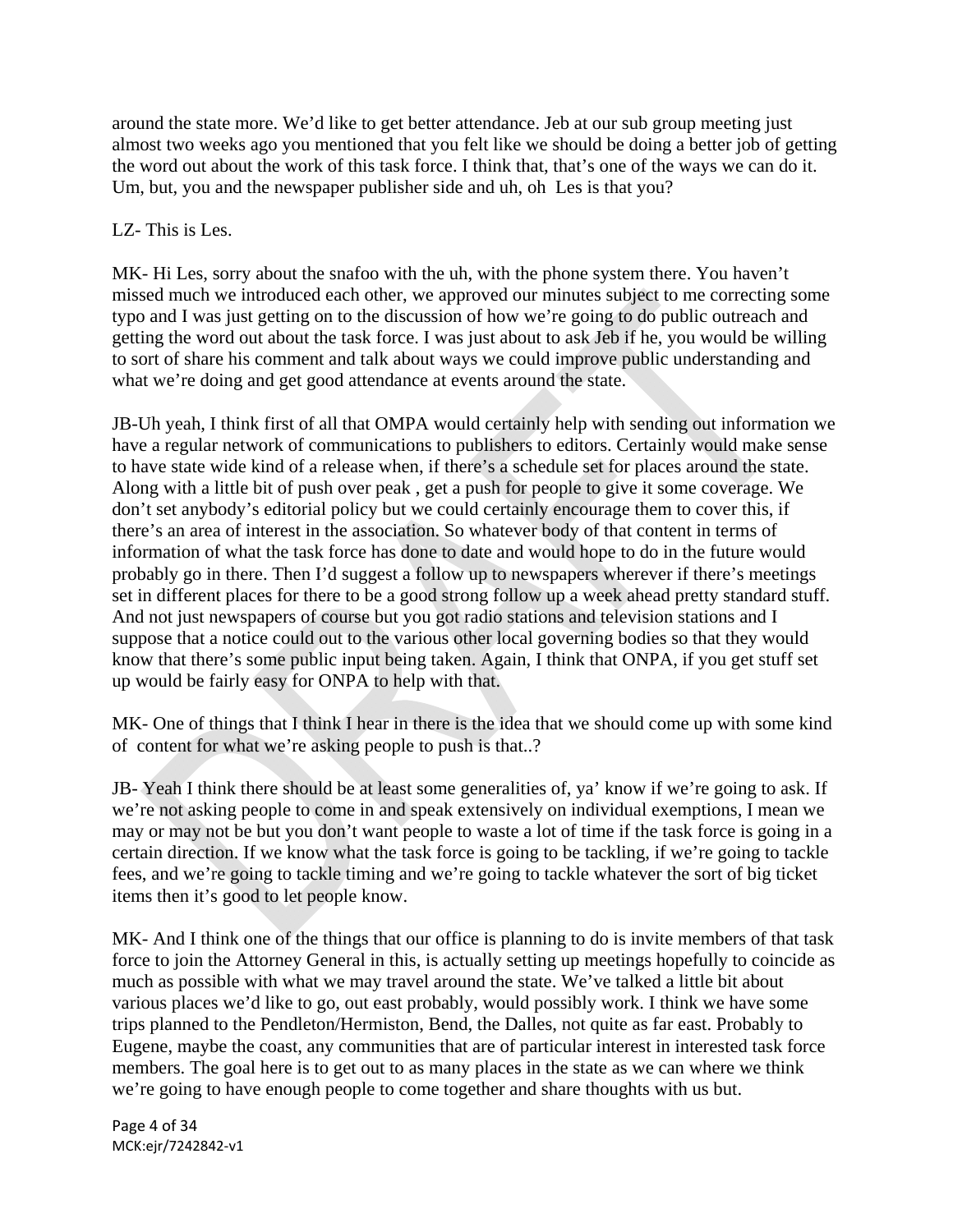KH- A lot of people have been going to Burns lately.

MK- Mauer

LZ- I don't think it is Burns any more.

MK- Is that where you are Les? I told them I thought you might be out in Mauer county. He's not out there.

ER- If I could just make a comment. Hi Les it's Ellen. Ya' know I would be happy to go anywhere in the state. We do have some as Michael mentioned I have some scam jams as we call them scheduled around the state so it would be great to coordinate with those because we are really trying to get around with those. We've traveled around in major cities but now we're starting to do what we call scam jam light. Where we teach consumers how to avoid getting scammed and we have a really great program. So we'll let you know where we're going with those but I would like to get your thoughts on the places where you think maybe the top 3, because I don't know that we could necessarily do more than that. The other comment I would have is that, is that it just seems like people are going to be more enthusiastic about coming more motivated to come if they do have as much specific information about like which exemptions we're zeroing in on. As we know it's a big effort to get to a meeting and so the general 'here's what we're looking at' might not have the general urgency of something more specific. So the question I would have is do we want to wait a little while longer so that we have specific some more specific information for them before we invite them to come. 'Cause I think that was part of the problem last time we had the meeting over here in Salem and it may be that we didn't get the word out as well enough as, as we should have but it was still so early that we didn't really have an agenda that was particularly, you know, motivational.

Les- This is Les, I agree with you Ellen, I think public records is not a, the barn and border issue for many people, and so, as I was listening to this conversation I'm thinking well what we are trying to accomplish with this public outreach. I think you are going to get better participation and have a more informed response if you have some package for people to react to. I mean otherwise you can anticipate what you're going to hear: "Well it's hard to get records, they're expensive, I want to get stuff that I can't get". You can almost script the responses without them going out.

-Michael laughs, Ellen agrees: Yup.

MK- I don't know if the legislature would find the scripted responses as persuasive as actually hearing it from people from people directly but I think that's a good point and one of the things I that I was wondering is about maybe asking a few of the sort of press affiliated members of this group to think on the side what some content might look like and report back to us with that, and I'd be happy to participate to of course but I, to the extent we need a package of information to get out there I think that's probably not something for this entire group to develop but I think it would be useful for the people who have that sort of experience or are willing to help, and I know the newspaper publishers are here and the broadcasters are not but we may want to loop

Page 5 of 34 MCK:ejr/7242842‐v1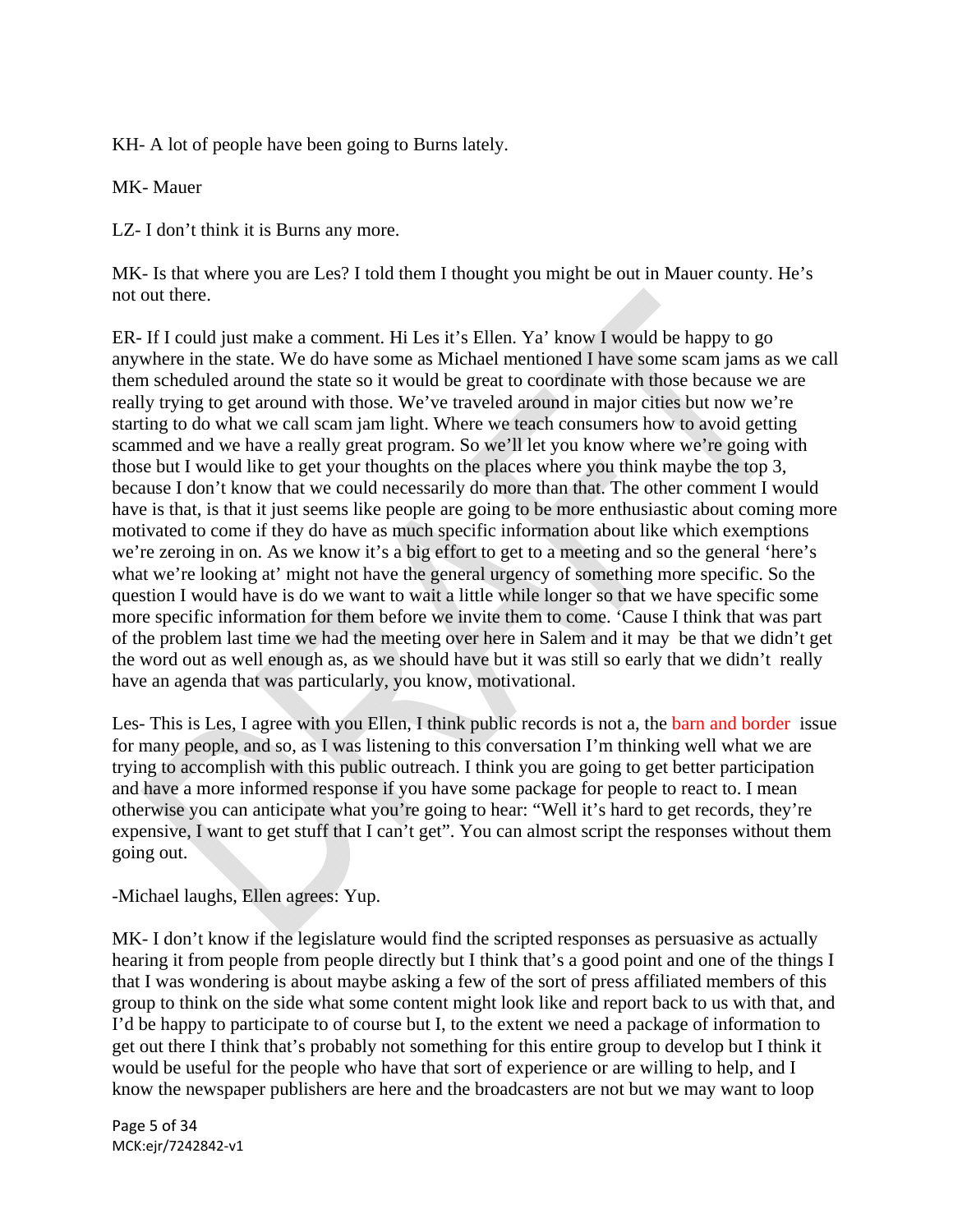them in at the next meeting to. But I wonder about maybe me and Jeb and Les working up some materials and in consultation with our communications director Christina, coming up with a little bit of a plan.

ER- Are you talking about being fairly specific as to purposed exemptions in terms of combining some eliminating some so that, that would be on the list?

MK- Well I think it could be. I mean what I would like is for the people who mentioned what it would take to get people interested to get us the information that we want. I think that has probably going to get us more useful input if we can be specific, but I think it would be helpful to be developing that as we're doing our other work and not spending time trying to put it together at the end.

ER- Ok.

MK- Feeling a little bit of a time crunch with the legislature.

ER- mmhmm.

MK- And I know it feels probably to most of you like it's a ways away but those of you who work in the building know that it's really not (laughs), not that far away. I see Mark nodding his head. So the first sort of deadline for getting legislation is in June actually. Is the right Mark? Or May or June…

ML- Hasn't looked at the rules for when everything has to be submitted.

MK- So it doesn't have to be, still in denial..

ML- Billing denial from…

MK- So I haven't hear anything from Scott since legislature broke and I'm guessing he is similarly in a state of denial. But basically by May or June we need to have at least a placeholder concept in place if we're going to propose legislation for the 2017 session. So, there is a little bit of urgency which will inform some of the other things we're talking about.

ML- If I may add, the one thing that I do think we need to look at is amended version of HB 4130 that was considered by at least the house.

MK- Yeah actually uh HB 4130 you probably noticed that towards the bottom of the agenda I want to start talking about timing and fee issues. HB4130 is one of the things that I'm putting together some materials on that, and it's definitely one of the things that I think people will want to look at. So for those of you who don't know HB 4130 was considered in this previous legislative session. It was initially introduced and did two things that are directly relevant to our work. One is it purposed a timing deadline around public records requests, and it allowed for flexibility in a way that senate bill 41 in 2011 I think eventually got there but as initially introduced didn't really. Another thing 4130 did was to initially proposed was to set a cap on

Page 6 of 34 MCK:ejr/7242842‐v1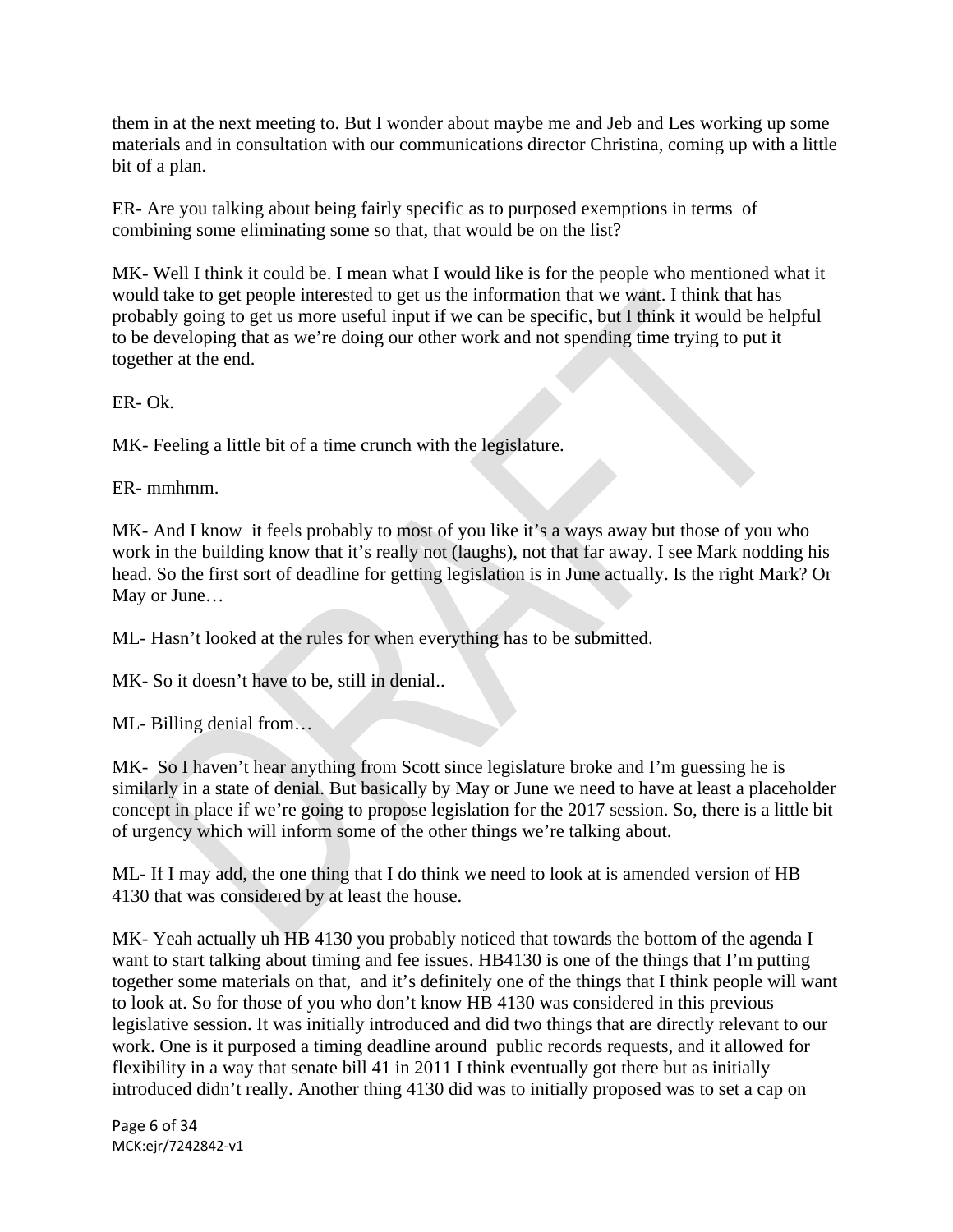hourly fees that both parties could charge for PRR's. The amendments that Mark is referring to I think got rid of the fee caps and created some exceptions for public bodies that would have a hard time complying with even the flexible deadlines that were in the bill. So I definitely think that's a concept that will merit our consideration and something I plan to talk about a little bit on that agenda item today. Oh Scott, hi!

### SW- Sorry (takes seat).

ER- So Michael what if, if I can make a suggestion. What if we try to plan for two public meetings, public hearing meetings a month for three months? Starting in May which would give us enough time to sort of gear up with some fairly specific recommendations, or not recommendations but concepts that we would put out there. So you can meet with the little subcommittee, and we can then figure out the locations, and it really is optional for the task force to attend. So if you're available that's great, but if you guys don't mind we won't like float out dates to try to get everybody on board 'cause I think it does involve travel and is going to be complicated. If we can get even a couple people at every one of them that would be great. Obviously as many as can come, but if we did that I think that, I know I could definitely come up with dates that would correspond with some of these other things and that way by July we would have done 6. Does that work for people? Anybody, what about you Jeb, does that make sense to you?

JB- Yeah, I think it also makes more sense to wait until we have more specificity for what we're going to be looking at.

MK- I agree with that, I do think it might be useful for those who are willing to help come up with some sort of a package of content that we want. Just to start talking about what that might look like. I haven't heard enthusiasm from Jeb or Scott, and I guess Ellen Milton (audience member) I can't make you speak for your member but, are you guys willing to help?

# ER- Right, yup.

MK-I wish the broadcasters association was in the audience. Um so if you guys would be willing to help me that'd be great otherwise I suppose I can come back with some content proposals for the next meeting but I think it would be useful to have your buy in and your contacts if you're willing.

JB- I would be willing to do that. It would actually help to do a little bit more formal surveying of our members. Sort of a confession here, it's real hard to get this information of what the problems are. We've, we'll ask, we'll send out stuff to all publishers. You know there will be a couple two or three things I'm sure that the cities and counties might do a similar thing. Loose matter of, well this is a problem here er' this is a problem there. We don't really have a real solid database internally of what the newspaper editors around the state consider their principal public records challenges. They're so antidotal it'll be criminal justice in one place and it will be attorney client legal privilege someplace else. The privacy and the body that they're working with on those individuals as much as the law. So I've done a few things like that, maybe we

Page 7 of 34 MCK:ejr/7242842‐v1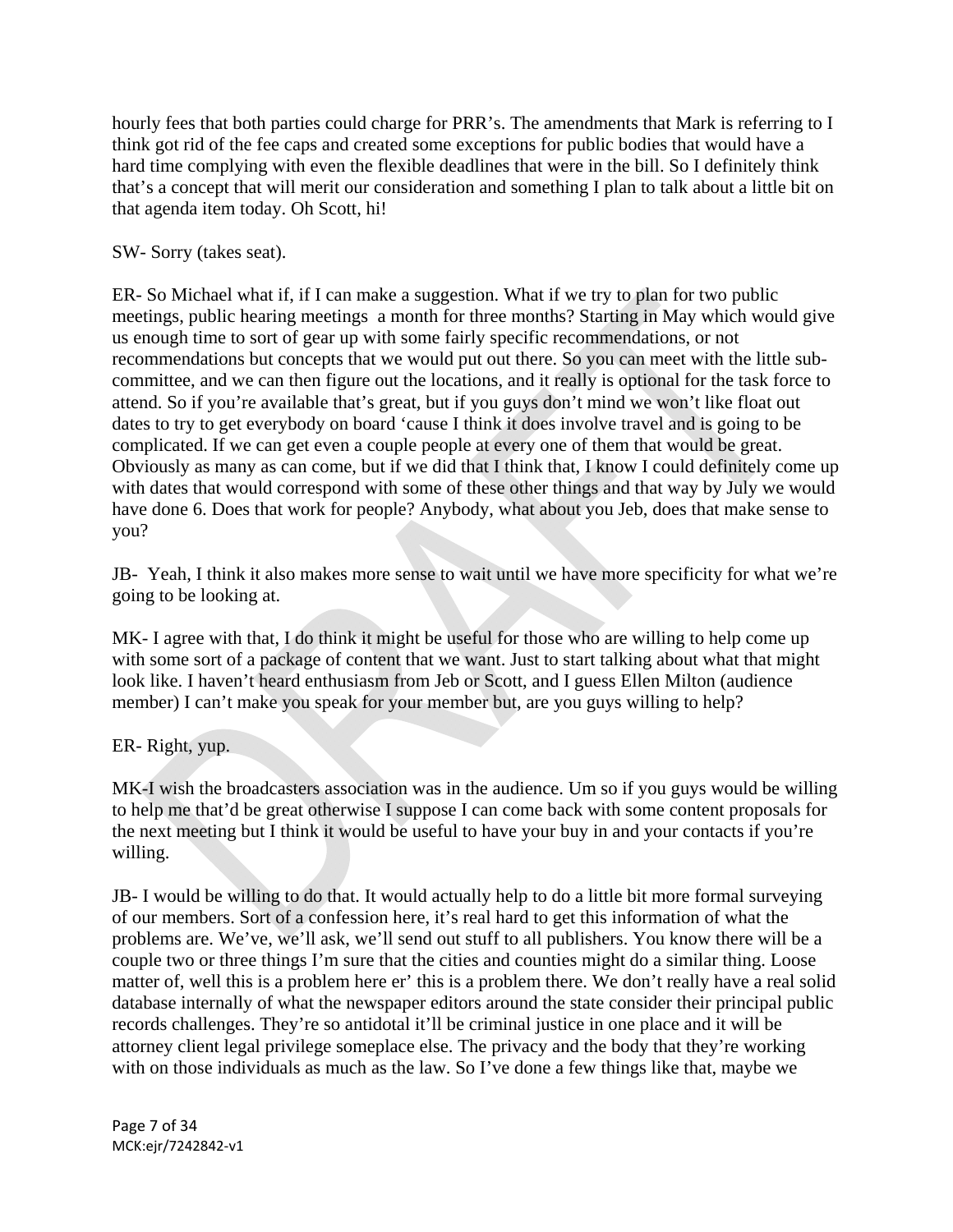could come up with something. I think it would be a little bit more formal, that we could send out…

# MK- OMP

JB- to our newspapers, OMP and get some, hopefully get some better reformation. These are people that are using the law and we can weed out but it's uhh..

MK-That does sound like a good, very useful to the extent that we can make it happen within the timeframe. Les I almost hate to even ask you this 'cause I know how busy you are but do you think either there is any way that we could get some your time or maybe a surrogate from the society of professional journalists that would be willing to work with me and Jeb and hopefully with the broadcasters association to report back to this group?

LZ- Well assuming that the folks in federal custody of strict standard control. I would be happy to help, that frames the issue responsibly that we need to do our work, not only our work but to help craft a package to send to the legislature. I do want to be involved as much as I can be.

MK- Excellent, I will definitely take that as a yes. And then Ellen, I know you can't ask you to commit on behalf of your committee member but if there's any chance you could relay this ask back then that would be great.

EM- I would be happy to do that, I just want to be clear that you're asking for assistance in getting it out to the general public. That would give our members much more of an opportunity to..

MK- That's..yes.

EM- Provide feedback to the general board.

MK- And to come up with sort of the content of that messaging, yeah.

EM- I think we can bring that up when we meet next.

MK-Thank you. Alright, so that sounds like a plan to me. Hopefully the three or four of us depending on the broadcasters association will come up with some good stuff and get back to this group in April. And I think the AG's plan that we will be doing two outreach meetings per month, starting in May through July. I think that, ya know, we'll be happy to have you guys participate as much as you can and in that otherwise we'll just make it happen.

KH- Scott had his hand up for a minute and I would be one curious for both Rob and Scott when you have ideas or concerns to add these public forms. It seems to me that these forms could serve at least one purpose. One, we get citizens out to tell us what they think but it's also a good opportunity for citizens to understand what the cities and counties are up against when they get out of an ordinary public records request and there's a chance for education there.

Page 8 of 34 MCK:ejr/7242842‐v1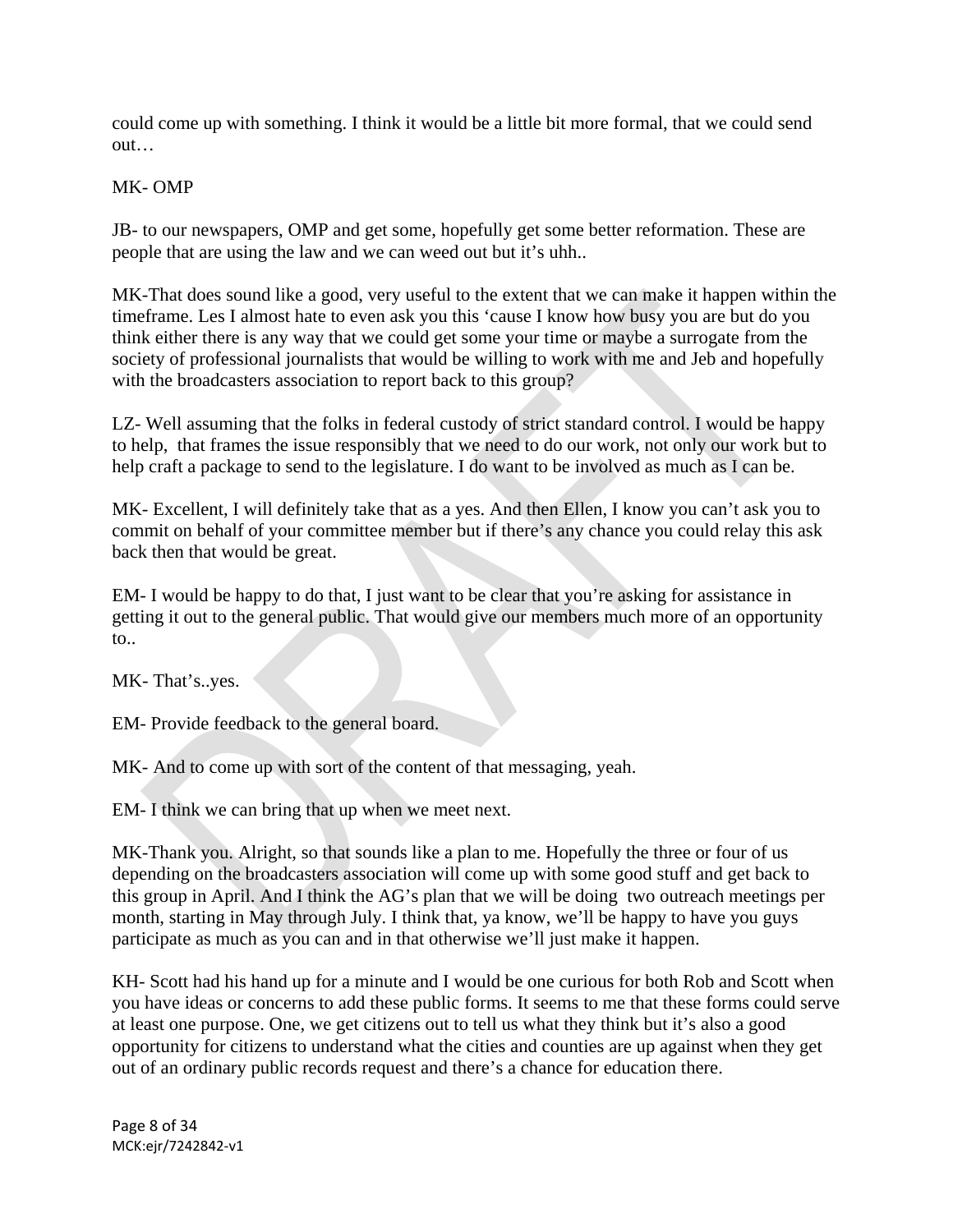SW-I did briefly have my hand up. I was hoping you were going to ask, I didn't want to curb Jeb offline but I was going to ask if we could talk about the problems. If it would include the different agencies where the problems exist. And if you're getting treatment or different responses, challenges from different levels of government. That's something we'd like, would be interested in. There's been some recent news story about some documents that were sought after at the state level and when I queried some of my recorders there was some perplexity as to why that complicated. I'm trying to gauge different levels and types.

MK- mmhmm, are you going to tell us more details or is that, looks like your…

SW- Well sure, I think it was an issue with the calendars…

### MK-Oh

SW- and that getting an outlook calendar to a city recorder isn't a challenging process it's a \$2 request and so handling this the same way I think is important.

MK-Yeah that was an interesting story, I agree. Ok, so I think that sounds like a plan and Ken I think is a very good point, this task force in our work and something that we talk about quite often is the sort of two sides to this issue and I think it's a good reminder that we could use the opportunity. Not just to solicit feedback but also to do some education. I think with that I am excited to work with Jeb and Les, and Ellen could you remind who it is that's going to be..?

### EM-Keith Shipman

MK- Keith Shipman from the broadcasters association that's hopefully going to be joining this task force is starting in April and will hopefully be joining us in the interim and we'll get back to you guys.

Let's see next: exemption subcommittee report: calls out for copies, invites audience members to grab one as well (report is passed around). This is the first work product of the task force that is, actually has some sort of formal substance to it. I want to take a moment to thank those who participated on this sub group and produced this draft, this report I should say. Robert Taylor, Jeb Bledine, Dave Rosenfeld, Scott Winkles but Scott was unfortunately unable to attend the first meeting but still participated in the meeting of the first sub group.

SW- Session got in the way

MK- Were you in HI?,

SW- Session got in the way, huh? But no I was not, I was in Disneyland, sorry.

MK- Well earned vacation after kind of a crazy short session, I think a lot of people in the building would agree.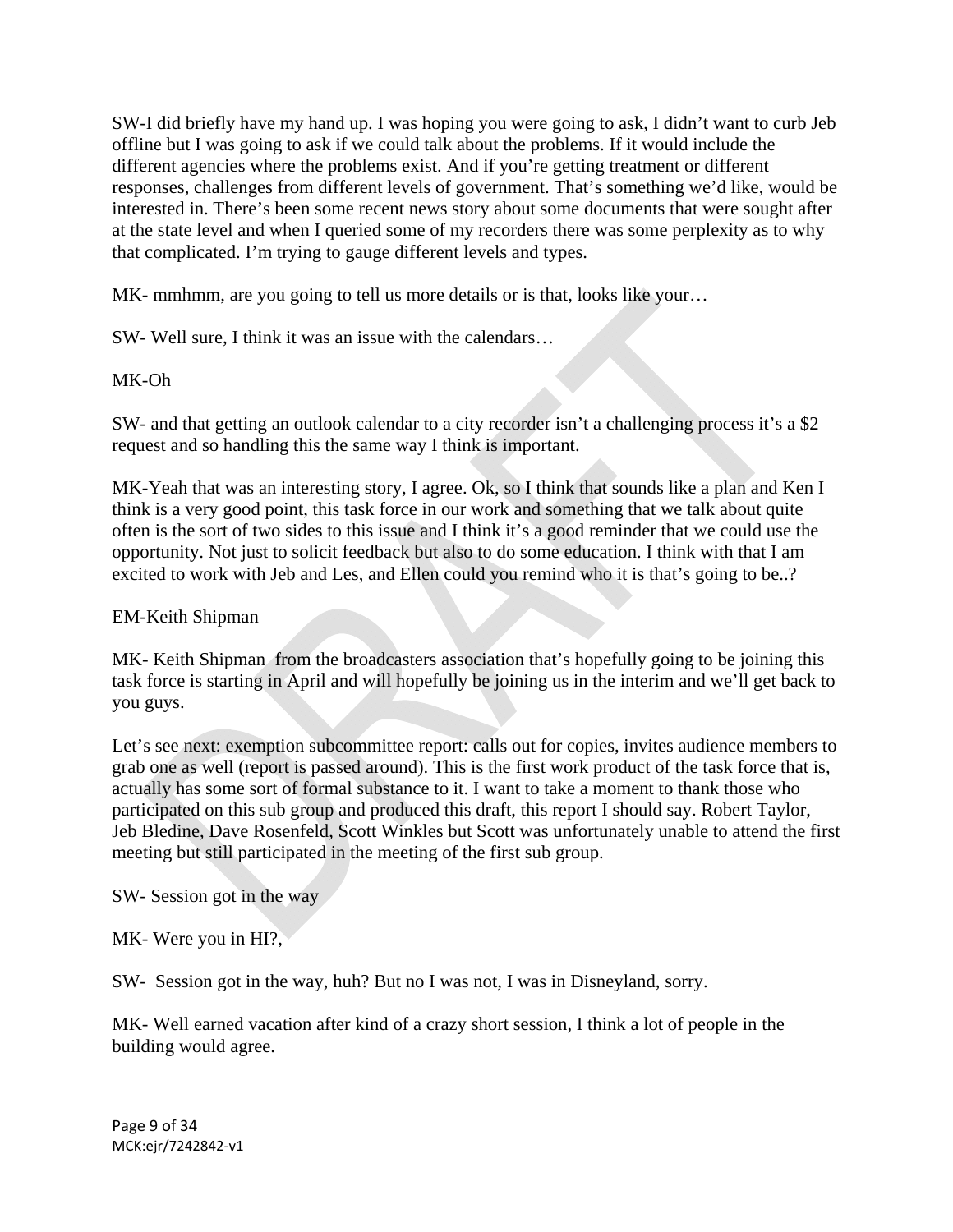Anyway, so I thank you to the sub group members. We unfortunately have a lot of work to do. I put together a little presentation I tried to get somebody else to agree to present this because I know I talk too much at these meetings. But nobody exactly was in a rush to be the one to do it.

I put together a little bit of a Power-point presentation and hopefully I can be heard in the microphone from over here. I'm going to close this door otherwise some people won't be able to see, but essentially the subgroup was tasked with reviewing exemptions. We decided to start with two of our preliminary categories of exemptions. The administration category which you guys will all probably recall was a category which engendered a lot of discussion at our meeting about exemptions in December. What is this category and what kinds of things can you report back to us. And then the Public safety ones which was kind of, as we expected, were less controversial.

So the five of the six sub-group members actually went through the 107 exemptions that we have preliminary placed in these two categories, read the entire thing and rated them. And we use basically four categories for our rating. 1. Was , you think it's a reasonable standalone exemption. Meaning it probably doesn't need to be changed and number 2. That it is information that shouldn't be exempt that it should be available to public. 3. That other exemptions are dealing with dealing with similar information so these could perhaps be combined 4. And that there are other exemptions but they deal with similar information a little bit differently so not should they be combined but they should be made or could be made consistent. So the survey says everyone thought that we should keep exactly two of the 107 exemptions that we looked at. So there were only two of that we unanimously agreed made sense as standalone exemptions. Shouldn't be combined with anything, didn't need to be made consistent with anything, two out of 107.

A majority thought that we should either change by combining or else eliminating 68/107 which is a majority for a majority. And if you break it down actually something even more interesting came out. If you look just at the ones that were preliminarily categorized for administration purposes. There were only 22/85 of them that a majority thought probably could be left alone.

From the public safety category there were roughly five that people thought should be changed by either eliminating, actually I think in a public safety context everyone that we thought should be changed could be combined with or made consistent with other exemptions. So that's one way to look at it.

I'm going to go through the next page because I have prettier pictures here. These are just pie charts showing those breakdowns that I just talked about on the left. You see that thin blue sliver represents the two exemptions that everyone thought that made sense as standalone exemptions. The grey, a majority of us thought made sense as standalone exemptions. And then the big orange part is things that we all thought could be improved. Either just by eliminating a particular exemption or by making it consistent with other things.

Audience member- and what is grey?

MK- Grey is where a majority of us thought they were ok but non unanimous. So the blue is unanimous keep. The grey is a majority thought could be kept. And the orange is the majority

Page 10 of 34 MCK:ejr/7242842‐v1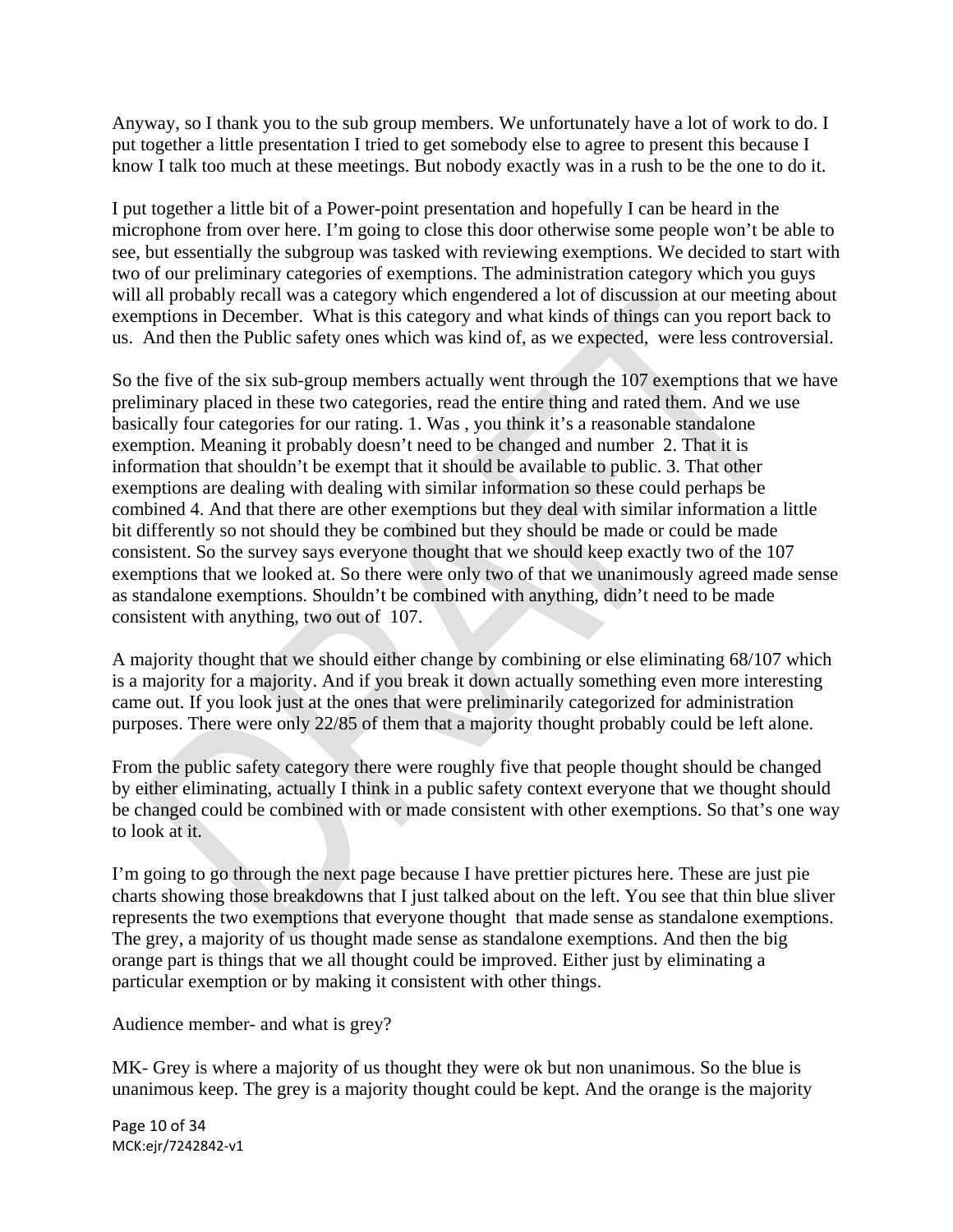thought that needed to be changed in some way. So I think these graphs especially the on one on the right for the administration type exemptions speak to the complexity the members of your sub group found when we were looking at this. I think single most common word the members of the task force used when reviewing about a fifth of the total exemptions, was humbling. The process of going through just these to try to understand what they were was difficult actually a number of us had questions about exemptions, including myself. And those questions are reflected in the appendices of the report you guys are looking at. I did not print copies of the appendices because the shorter one ran to 104 printed pages and I didn't feel like we should kill all those trees. All this information is posted on the Attorney General's website however. So you can go and you look at the kinds of questions that people had.

So we also voted and this is just a graph showing how many exemptions received how many votes to either receive a change or eliminate it. I think I mentioned already there were two that didn't get any votes for change. There's actually a third one that didn't get anyone actually saying that we should change it but it got a couple questions maybe we should change it. So I didn't feel we were unanimous on that. One vote for change I think there were fourteen exemptions that only one person thought should be changed. I was usually that person and usually what I thought was we could combine this with other things. Two votes for change with twenty so less than a majority of votes there were all of thirty-seven out of the exemptions that we looked at that got less that two votes for change. So we found that as we expected there are problems.

The next slide talks a little bit about the things people had questions about, had concerns with, felt that could be changed or improved. One of them is a certain type of agreement that property owners can enter into where they essentially agree that they will self-regulate. They make this agreement with the public body that they will exceed or meet applicable regulatory requirements. And then they're essentially not regulated further. It's basically like if you agree to do this you kind of opt out of the general regulatory structure. You have a question Mark?

ML- inaudible

MK- Oh it's very specific actually it's.

ML- I think about a Brownfield maybe.

MK- Yeah, that's the kind of thing that it is, it's a water quality or environmental quality or species protection type of agreement between a property owner and a..

# ML- Regulating agency

MK- Right, a regulating agency where they can essentially have this agreement and then the agreement is confidential in which they set forth how they're going to meet or exceed applicable regulatory requirements. So Brownfield is a perfect example I think that, that would be. Actually that one got seven from the five of us who looked at it, it got seven marks for some kind of a change. There was a couple people that were like well we either need to eliminate this or we need to change it but it doesn't look like a keep so there's a little bit of double counting in the

Page 11 of 34 MCK:ejr/7242842‐v1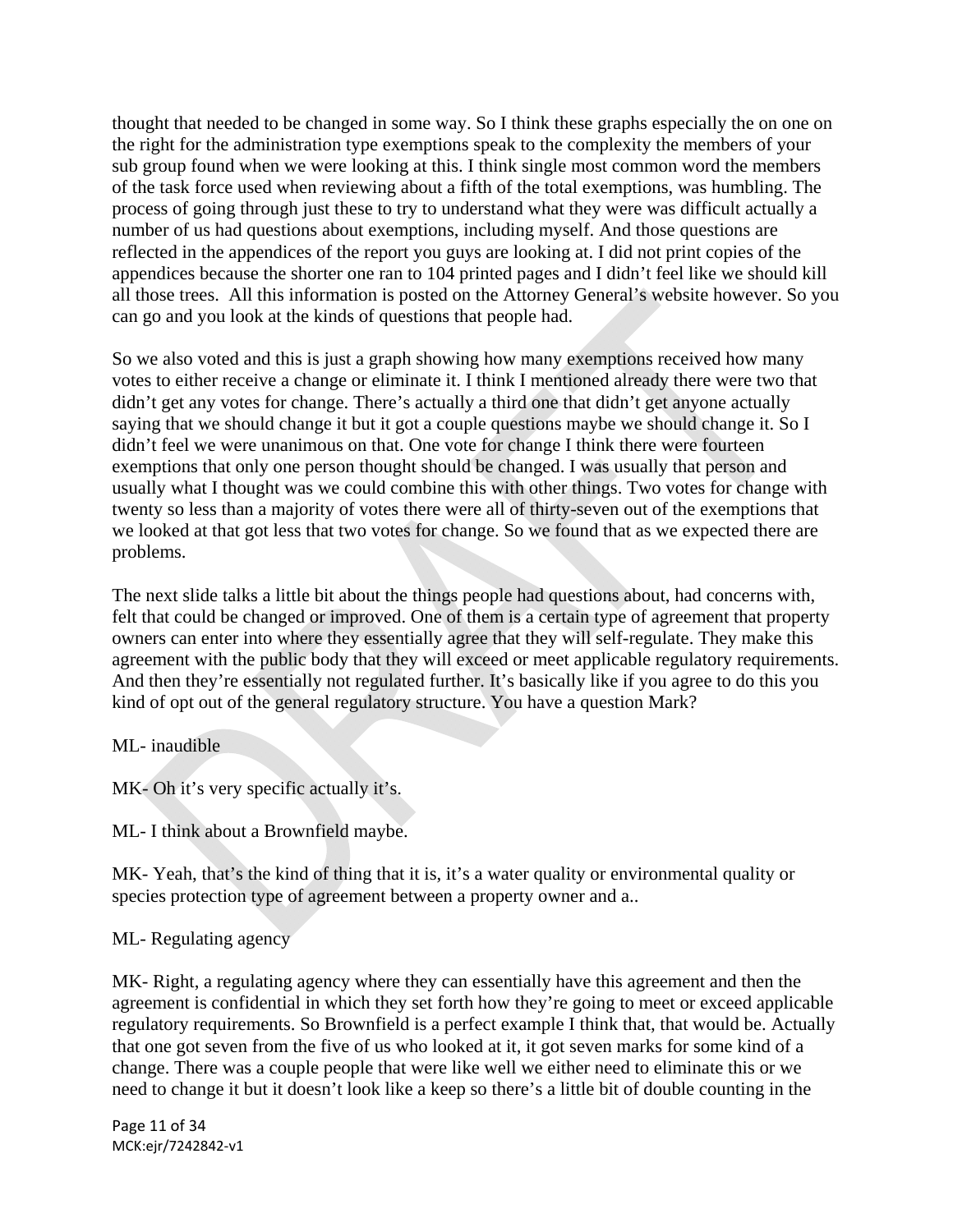votes. Not when I'm talking about what a majority of us felt like but when I'm actually counting numbers of votes, because if someone voted both to change it and eliminate it I wanted to keep track of those separately. The first appendix spells out in more detail like what everyone's votes were. I think actually that it in of itself is probably a humbling document to read even after we've all gone through it and given our opinions of it.

 The next thing was mediation confidentiality. The people in the sub groups asked questions about the difference between the mediation process and the litigation process and differences in confidentiality that are attached to those two processes. Next, communications between public bodies that relate to their interactions with small businesses was one that a lot of us looked at and had questions about. Well if two public bodies are talking about serving small businesses is that necessarily something that need to be confidential? Reports of public bodies of various suspected misconduct. I think here a lot of people just felt like there was inconsistencies honestly. That some kinds of reports to public bodies you make and they're confidential some of them you make in your identity is confidential but the report is not confidential and we noticed a lot of inconsistencies there. Same thing with non-criminal investigations that are conducted with public bodies. We found that there is a number of contexts in which the confidentiality rules are slightly different enough from one entity to another. It was suggested I think by Robert, ya know, that some of was probably done intentionally when it was initially done but when you go back and look at it then intent behind the differences can be somewhat hard to discern. When talking about the difference between massage therapy and dentists.

Software and computer data was one that I was interested in. The comments that came from the sub group members on this. Software especially ya know it's obviously Microsoft owns Microsoft Word it doesn't make sense for public bodies to be giving away copies of Microsoft Word as a public record even though it arguably pertains to their business in that they use it all the time. So I don't think anyone had any problems with that but there were questions among some of the members about: well what about software programs that a public body actually invests its own resources to develop and not where we have a software program that was developed by public body's funds. And there were also just the few instances of specific computer data being treated differently than other data and being called out as computer data and I think there were concerns about the consistency of that.

The next one is that very specific information about child abuse multidisciplinary teams' compliance with their own established protocols and procedures. So for those of you who don't know multidisciplinary team in the child abuse context is a county entity and in every county they're required to have them, they look into child abuse cases in the county. This particular exemption actually applies though to their assessment within this team of how well is the team is complying with its own policies and procedures. So it's not the information about specific cases, but are we really doing a good job of following procedures that we've sat down? And those responses are made exempt from the disclosure law. And then the last one I put on this list is about people who are applying for particular positions, and it was again a very specific exemption another example where it doesn't appear that similar information is being treated the same way. it doesn't apply where. I think at this point there is more of my presentation I would like to present. So those are kind of the substance, I think at this point I have more of my presentation I'd like to pause for two purposes, one first is that if anyone from the subgroup

Page 12 of 34 MCK:ejr/7242842‐v1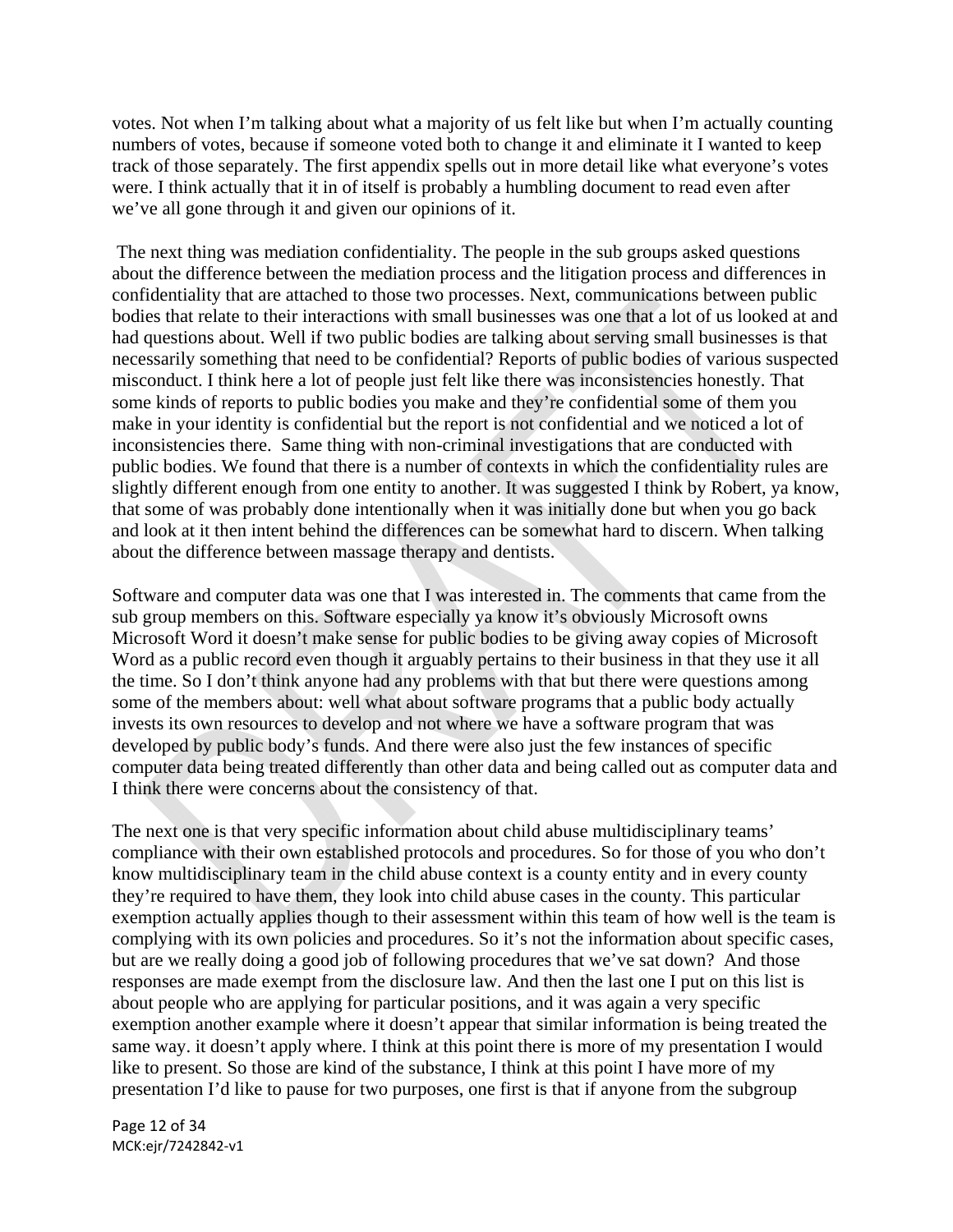who'd like to make any additional comments about anything I've said so far or anything else they thing I may have skipped. I'd like to invite them to have that opportunity. Dave, Robert, Scott, Betty, Jeb, nobodies, oh Jeb.

JB- One thing that might have skewered some numbers for me anyway is that I marked a lot of them that I felt ones that should have public interest element but don't have a public interest element. And so that all by itself could be considered yay or nay but it didn't necessarily mean I thought it was a bad exemption or should never be exempt or so forth. I don't know that others had that similar situation but that would have skewered some of the numbers I put in.

ML- Could I just make sure I'm following you there Jeb. That you thought that there should, you're referring to exemptions that are out right exempted that you felt should have a public interest wait added to it, is that right?

JB- Yeah well or actually it's sort of the reverse. That there are all these exemptions that don't address public interest but by virtue of 1929 they explicitly have no public interest and those are the ones where….

ML- Ok, I think we're saying the same thing just different in a way.

JB- Right, right right, the exact same thing right.

ML- Thank you for that clarification.

MK-Anyone else besides Jeb from the sub group want to talk about any of these things that I've covered so far, add anything to this? I guess the other thing I'm interested in and if anything that we've said so far sort of provokes reaction from members of the task force who weren't on the sub-committee you know I, we definitely took seriously. I think Rob you were at one of our sub group meetings heard some of the conversation. I don't know if anybody else actually was in it. Josh you came to the second one, so a couple of you know a little bit about the proceedings independently. Betty.

BR- I was one of the members who threw your numbers off. I didn't give necessarily a single designation per exemption, often I would say two, three or four meaning they could be consolidated or they might be eliminated so they might be made consistent. It wasn't always a bright line.

MK- No and I think that is actually perhaps the most useful response in some ways, because the goal of this project is not where you're going to be able to come up with necessarily authoritative views, but understanding what this looks like to people who are trying to deal with it. Both for administering it and in trying to use the law to get information, and just kind of the apparent inconsistencies and the difficultly of comprehending this sort of uniformly applied policy to information. I think willfully came out and that's part of what made the experience humbling. Is that we're reading these things and you know the text was there, and I being kind of a law geek, and having affair working experience with lots of areas of law my position would often go and look up what the statute was. I think one of the exemptions we looked at the DOC is given

Page 13 of 34 MCK:ejr/7242842‐v1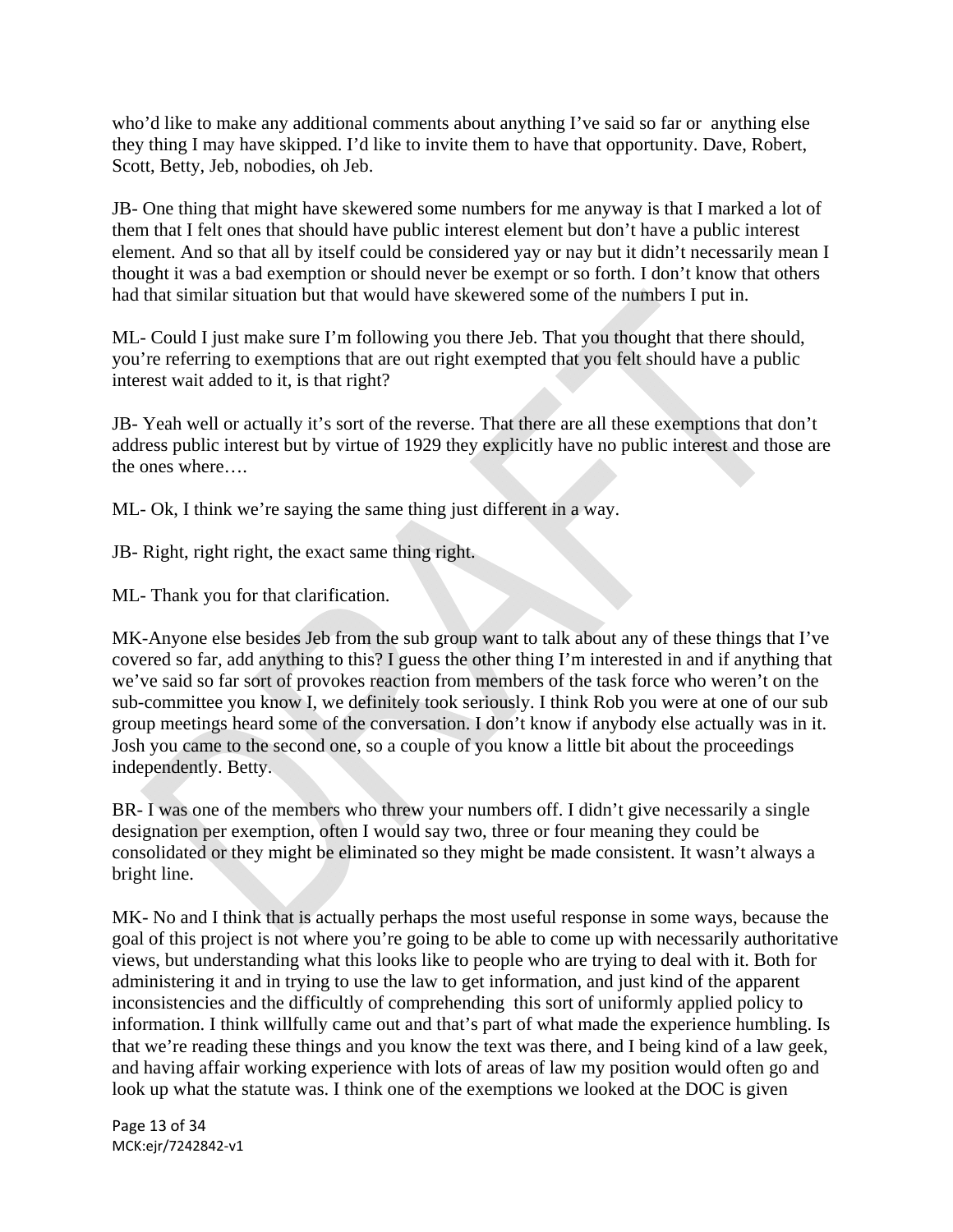authority to make rules pertaining to the availability of inmate transfer information. Well I Don't know whether that's a good thing or not. I don't know what the basis for that is. But I did decide that I would figure out well what sort of rules does the department actually have in place, and it turns out so far anyway that the corrections department has used that authority to make that information available to people if the rules were good or bad but I got to look that info up. Information that has been made available. They have not made information about inmate transfers a secret, and so it's on this list a statutory exemption but in fact what's being implemented on the ground is that at this point anyways the corrections department is not protecting that information. But so even just seeing the text of the statue is not enough in all cases to know what's going on. I think that is a very important point but I think it also speaks a little bit to the importance of the work.

BR- One more comment to representative Helen: one thing I think that we, that part of the reason for the orgin of the term humbling was a deep respect for the process that went into making it a statutory exemption. That there were stakeholders who may have felt passionately about it and respect for the legislative process that each of those exemptions went through. So I think we all took that responsibility and our comments very very seriously because of that.

MK- Well unless there is any other comment about this from any of you who are not in the sub group but I mean I would be happy to have further discussion and I can also continue. So I'm not hearing anyone chomping at the bit. I want to talk a little but about what the sub group thought were sort of the implications of our work for the task force and these are sort of memorialized in the form of recommendations. The first thing it did is we felt like the first thing this project did for us is confirm the importance of the work of these task forces. We started to get a solid hold on what these exemptions are and put them in a format that people can actually use and understand. I think, you know, 104 pages for one fifth of the exemptions is a pretty depressing size for the catalog

ML- I'll just not I got it down to 40pgs.

MK- Oh how did you that?

ML- I used big paper.

MK- and small

ER-That's cheating.

MK-I like it though, is it legible?

Mark- Yeah, with a magnifying glass or a, you know, an electron microscope.

MK- So we feel that a catalog is indeed a valuable thing to recommend even on its own. We don't necessarily think the task force should stop there, but a catalog that groups exemptions based on sort of their core underlying purpose and then even within those categories subcategorizes further based on commonalities between exemptions. The second appendix B is

Page 14 of 34 MCK:ejr/7242842‐v1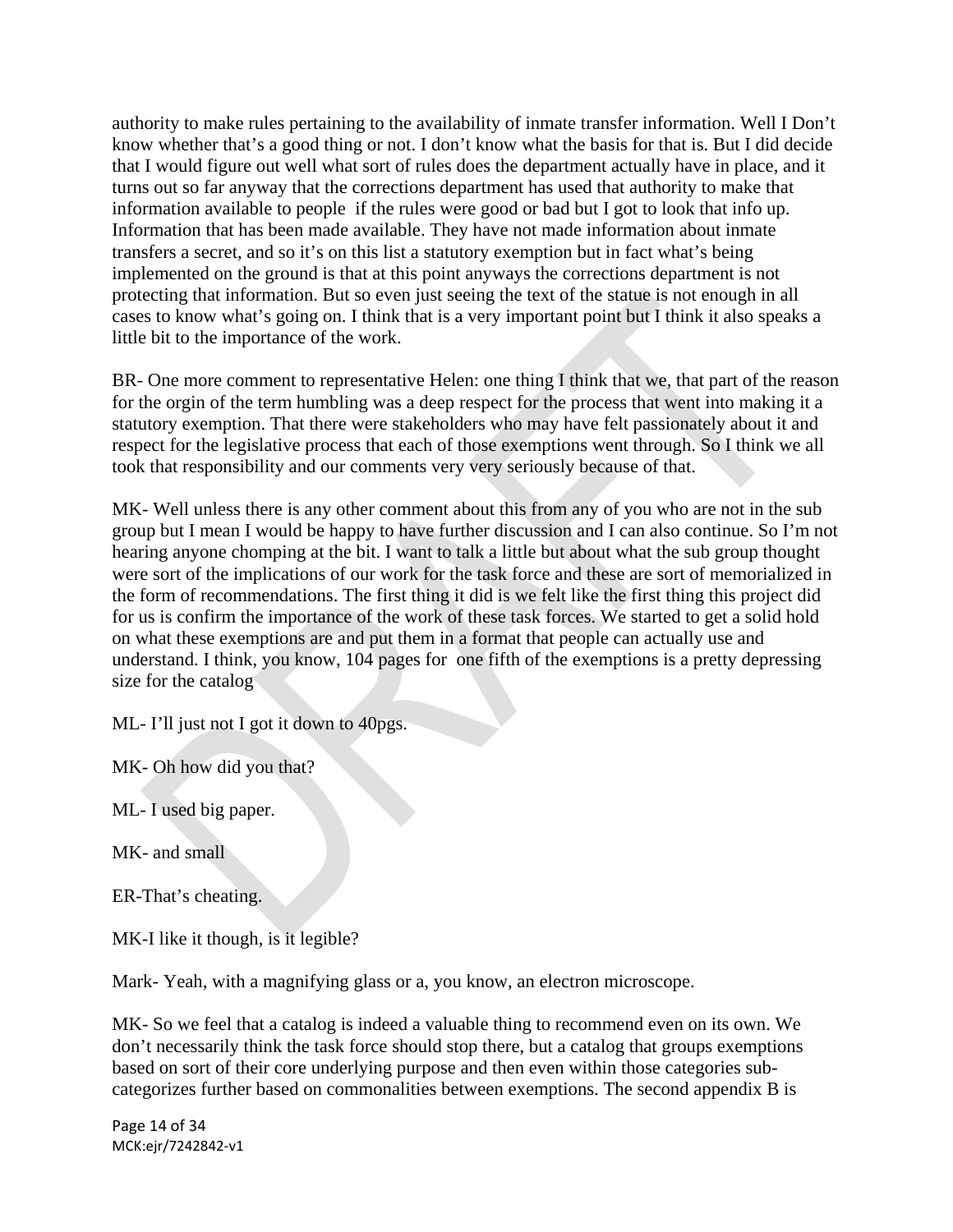going to be inherently provided to you our first shot at that. At the kind of work product that we think this body should absolutely continue to pursue and adopt. And along with that a policy stamen in order to provide an architectural framework that keeps these things sensible going forward. And gives exemptions a natural place to live when they're coming into existence from the beginning and it provides guidance for interpretation by public officers, and also encouragement to future legislatures to keep in mind this overall philosophical I think architecture is a really good name for it. The design of the public records law in keeping it, keep it going in a way that to the extent possible useful and usable by everyone involved. So basically we think that we should continue this same sub group or possibly even other sub groups should do essentially the same work that was just done with respect to the other preliminary categories of exemptions that we've identified. Sub groups and categories identified. Given the timing and sort of intense nature of this work our feeling is that we need probably need another group to actually get it done in the timeframe we are talking about with the legislative deadlines. So I think the first recommendation from your sub group back to this task force is we need to continue this process of going through these exemptions one by one. We need to continue sorting them, identifying them as potential discrepancies and inconsistencies and we probably need help because we're running out of time in which to do it. So now I don't know what happens when I deliver the sub groups recommendation to myself the chair but I think it would be useful to hear from non-subgroup members how they react to that recommendation. No reaction….

### ER- We all agree.

MK- The Attorney General has spoken. She says we all agree.

### ER- Not necessarily.

MK- Is there anyone that gives their dissent from the Attorney General's position? So I think there are two pieces to what I just asked for. Number one is: are we going to continue doing this and number two is: are more of us willing to contribute to this effort. And maybe with the legislative session now behind us it is possible that some of you may have additional time? I'm certainly willing to work on both sub committees especially now that I have Noah to help me, Noahhh. Is anyone else who is not already serving on the sub-committee willing to volunteer some time? Les, I'm looking at you man.

Les- I'll help out. I was very impressed by the work of the sub-committee and would have some sign course to work ahead, I think it would be a good match to around and try and get a similar report.

MK- And it may be that one of our, we could probably spare one of our members from the existing sub-committee and then we could put that person with Les or me. Then we'd really be looking for probably two more volunteers from the larger group. Does that make sense to my sub-committee members first of all? Then we won' t be looking at two groups of five people. Josh?

Josh- I would be happy to help. My challenge is that 98% of what comes out of this group we're not able to take a position on. So it's hard for me get in there and shoot at individual exemptions

Page 15 of 34 MCK:ejr/7242842‐v1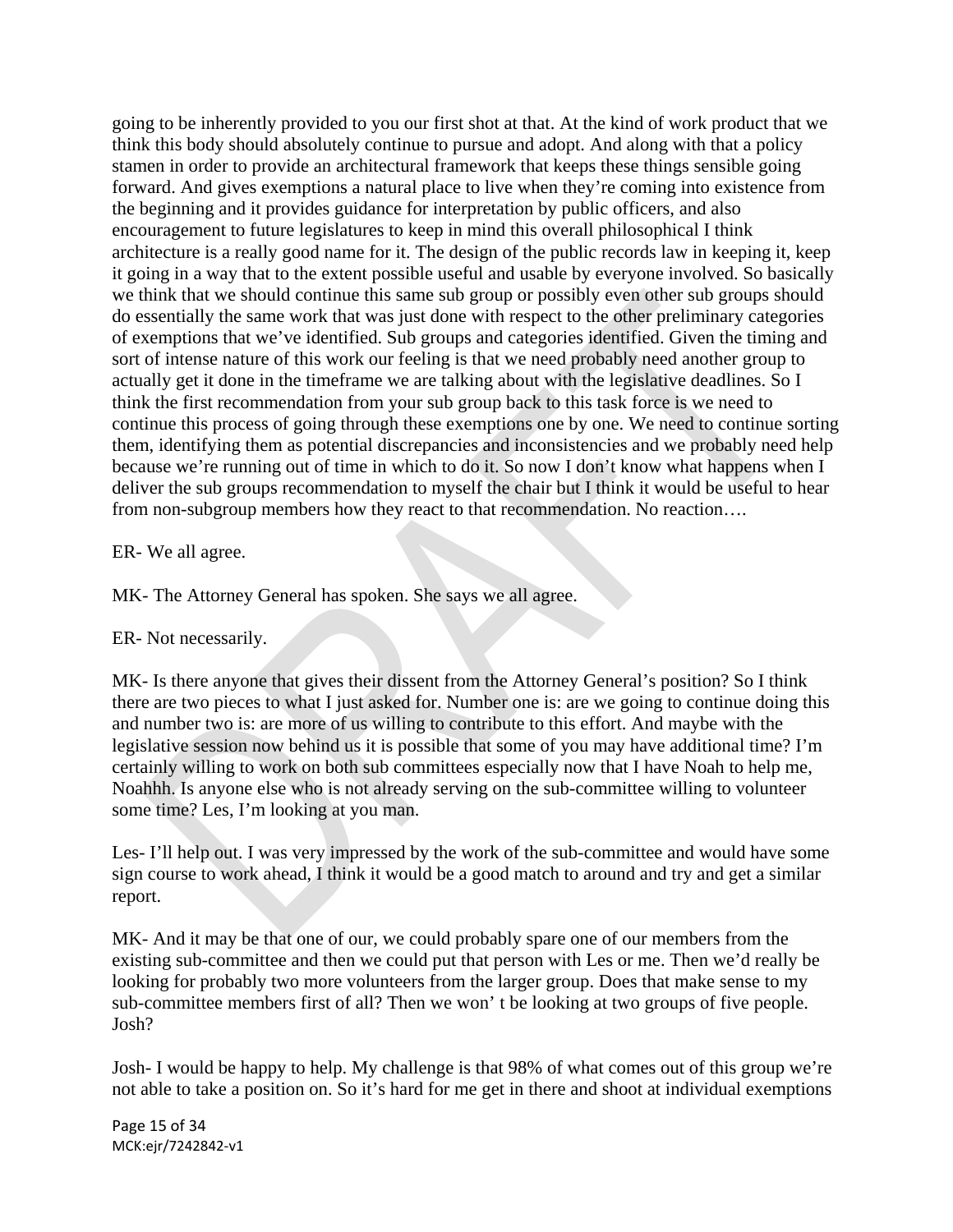even if partially I feel like they don't make a ton of sense. But I'm happy to help and engage in the conversation. I would just need the records reflect that I'm not taking a position on these exemptions.

ER-We understand about judge-y people, don't worry.

RB- Likewise for me, I'm happy to help but I would add to what Josh had to say in that the bulk of these exemptions really don't touch my members and I really don't know whose ox get scored to what degree by eliminating, restructuring, moving things from no- public interest to public interest. I just I can't speak to 80-90% of them because he I got no clue, and so that would be my, and then there's 10% of them I know full well having practiced municipal law for twentyfive years and they're just bread and butter stuff but I'm happy to help where I can.

MK- And then I think with this group maybe we should think about which one you guys might jump ship to this newly formed group. I don't know Dave or Betty maybe would make sense or just start thinking about group composition a little bit.

DR- I would suggest that you decide.

MK- You want me to decide?

RB- Are the two separate task forces working on different things?

MK- Ok well I will.

RB- Because they're both tasked with the same thing just dividing it up.

MK-It's going to be different. So one group will be looking at personal privacy exemptions which my expectations will probably find are less controversial than the government administration. I think one of the reasons we wanted to start with this administration category is because in our discussions in December as a larger task force it was the one that cause people the most consummation and generated the most questions. I think most of us recognize that the purpose of the public records law is not really to invade peoples personal privacy. It's to know what's going on in government. The administration category implicates that in a way that a lot of these probably don't. The other one is economic affairs which I think there will be a little more interest there. I think I'm going to ask Betty if you would be a member of the newly formed group? And that leaves me with Robert, Scott, Jeb and Dave on the existing one. The way that we decided to approach.

SW- Michael?

MK- Yeah

SW-If I can intrude a little.

MK- Oh are you going to

Page 16 of 34 MCK:ejr/7242842‐v1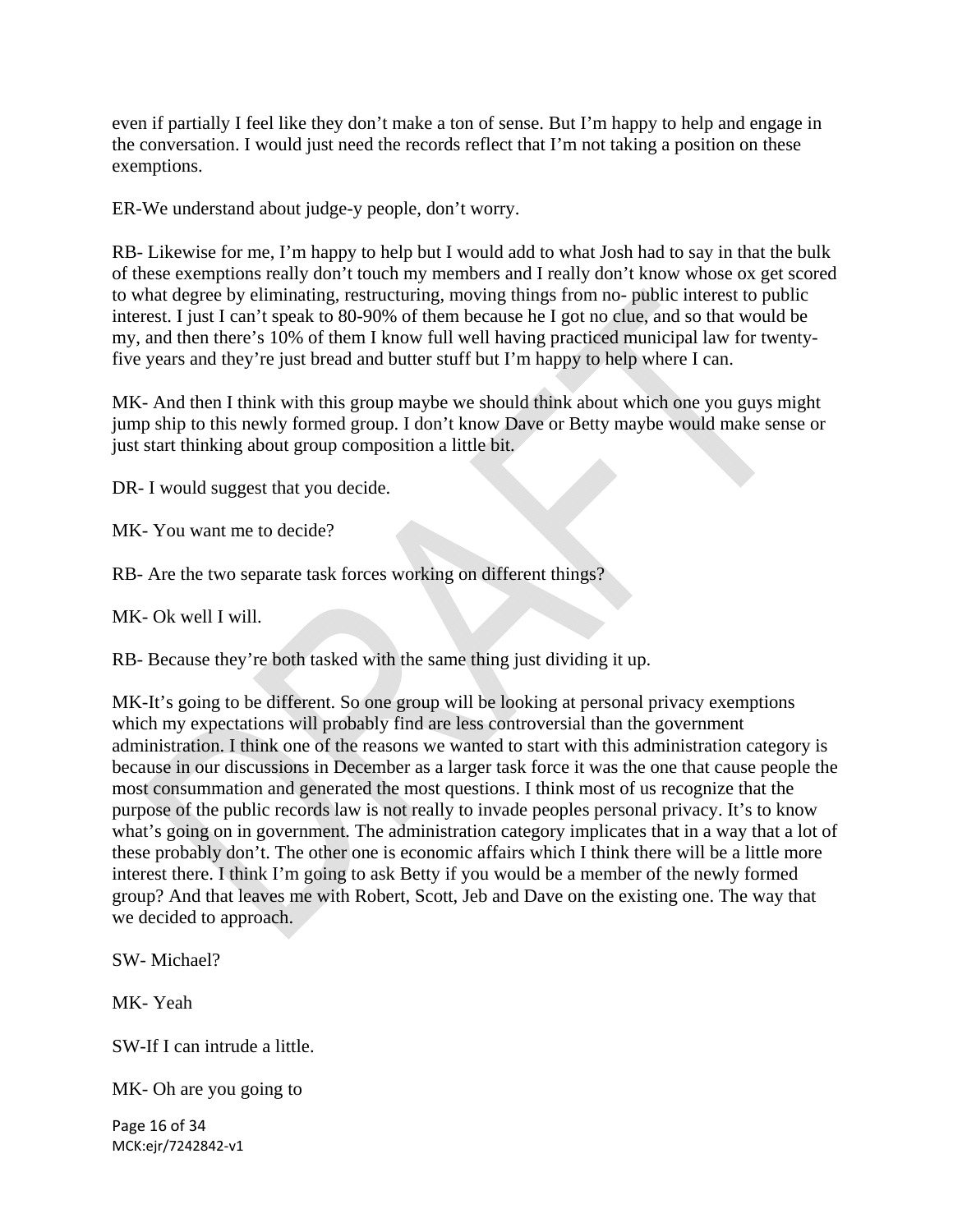SW- We during the discussion of the whistle blower bell we found that there were a lot of folks who aren't part of this group who may have some very strong feelings on that economic, on the business exemptions, and so you may want to reach out to OAI or some of those other interests that might save us some complications down the road if they're brought in earlier.

MK- Thanks Scott, I think that actually leads me to my next comment that gets us neatly to my next recommendation, which is: '*Something to consider'*. One of the things that came up is to the extent we're not just analogging exemptions in ordering them in a way that makes them understandable to more people and we start consolidating them as you said Rob, adding the public interests tasks and making this exemption and this exemption into one exemption. You start to work some substantiate change in the law so we thought that this task force probably needs to think more about what is that going to look like, how much are we going to be able to do the kind of outreach that you're talking about Scott. How much of that is better addressed to the legislature? Consolidating and making exemptions consistent, there are a number of considerations that go into that. One is the utility for citizens. It's really undeniable that 533 exemptions is not to expect people to work with. Consolidate the categorizing that we do I think resulted in some twenty categories of administrative exemptions, as opposed to the eighty-five that we started out with. If you could actually get them down to twenty exemptions that's obviously better than having eighty-five exemptions cataloged in twenty-five categories. On the other hand though, it was brought up by members of the subgroup that the specificity of these exemptions in some ways serve to make them more comprehensible if you're able to find them then you can actually know specifically what it is that's exempt and broader categories of exemptions in some ways could work mischievously instead of now a public body is not simply applying an exemption that clearly applies to a specific record but is thinking about a principal and having to make a judgement call to some extent about whether it applies.

We also discussed and this why I think Scott's comment was a good segway is the constituencies for various exemptions we recognize the potential that differences between seemingly similar information may reflect considered policy choices. But this process of us reviewing the text of exemptions is not, as Betty pointed out, the perfect process for understanding the potentially complex determinations that went into them. Consolidating and making up a constituent that would change things up. Oh and I didn't mention, bulldoze and start over. One of our members said and this is a little bit daunting to imagine but if you look at other states laws there are some that have what we have and there are others that have much simpler exemption structures and far fewer exemptions and those states seem to get by day to day in their governing. And we could think about just essentially raising this cumbersome system of 543 exemptions and replacing it with something wholly new. You know, we are all talked about with what sort of legislative lift that is involved in these different ideas and the reason that this is a separate recommendation is I in the first recommendation. I want to be very clear about this, the committee, the sub-committee wants the catalog to be done with a policy statement and to be presented as its own thing. The additional changes should be proposed separately from that. So that we can get the simpler one actually accomplished because this is going to entail having to deal with constituencies either within this group or at the legislature or potentially both. That is as I said, we're looking at initial deadlines for legislation in June. The eighty-five administration exemptions that we looked at, just leaving the public safety ones aside for a minute now, we're talking about potentially dozens of stakeholders who have some interest in the proposed recommendation. So to the extent that

Page 17 of 34 MCK:ejr/7242842‐v1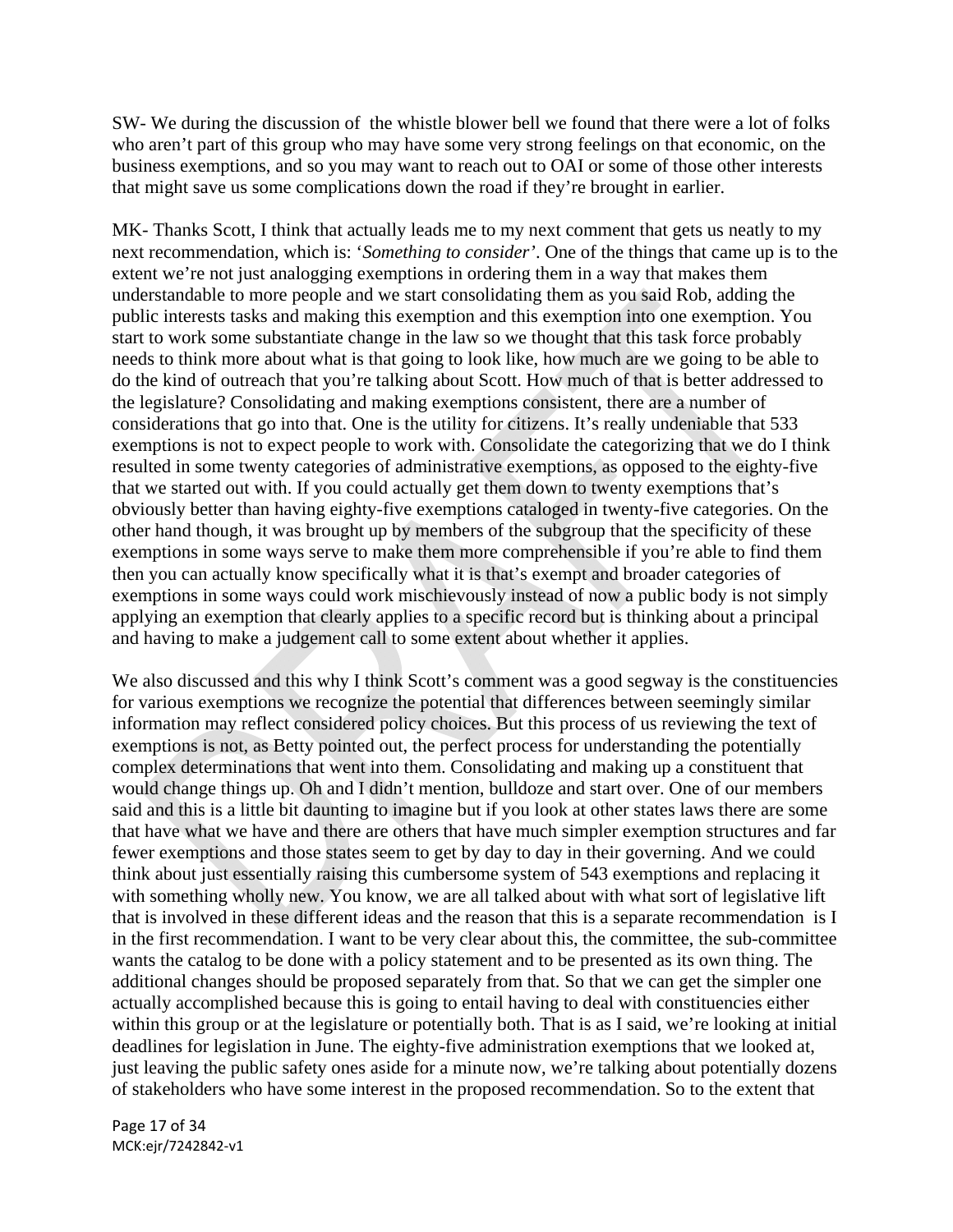we need to think about how are we going to go about that and where are these people going to be heard? Certainly they'll have the opportunity to be heard in the legislature are we available to have them be heard in front of this task force. And I think that is a...

# LZ- Michael, Can I address that Michael?

# MK-Yeah, please.

LZ-As I read through the sub-committee report and I'm reflecting back on what the task force may need. I think there is pragmatic element to all this with your gambling is, how many constituents do you want to scramble at one time to achieve success. As I was looking at the task force report the sub-committee report it struck me that instead of reforming everything the same way why don't we take for example the administrative category. Two or three areas that are probably have the most effect on the most people and the most conflict. For example: The civil regulatory investigation, what if we focused on not only cataloging but actually condensing and refreshing the language in those. In the ones about reporting misconduct to government bodies, again that implicates a public interest in filing misconduct it just struck me that maybe we go for target successes again this time you highlighted that we're already going to be in a time compression here. So my recommendation I guess is that this structure works really well and maybe we can take a similar approach to solve the problem.

MK- So Les I think just to paraphrase for everybody in case you didn't come through clearly over the phone. Les is saying maybe we can identify a couple of the sub categories that we flagged as a sub group and try to purpose improvement in one or two areas as kind of a test case. That is something that we discussed a little bit as a sub-committee we were more I think talking about addressing the administrative category as a whole as a test case but I think this is a little more granular in that it would allow us to identify areas and hear from a more limited number of stakeholders. Dave?

DR- I would think at minimum this has less to do with how many categories we end up with that goes into the legislature but at minimum it would be a good idea over the next couple weeks as much as possible to try on for size what one of these areas might look like if you consolidated it. I mean nothing that anyone has to take too seriously but we could just see what it looks like and then see if that draws out of the woodwork either in the task force or elsewhere things that are really problematic or no, this is perfect and logical, let's keep doing this. And that might help address degree to Les's proposal about what makes sense to do.

MK- So before we commit to proposing it to the legislature let's see what it looks like if we do that.

JB- We talked about the horrible idea of trying to go to the legislature with here's a list fix all these that would just die in its own weight. With everybody coming in but. So we talked abut the importance of cataloging I think overall to me there's two parts to this , cataloging and then there's policy analysis, and the cataloging is really fairly easy if you've got a particular part, for example I went through, how many were there one-hundred and..

Page 18 of 34 MCK:ejr/7242842‐v1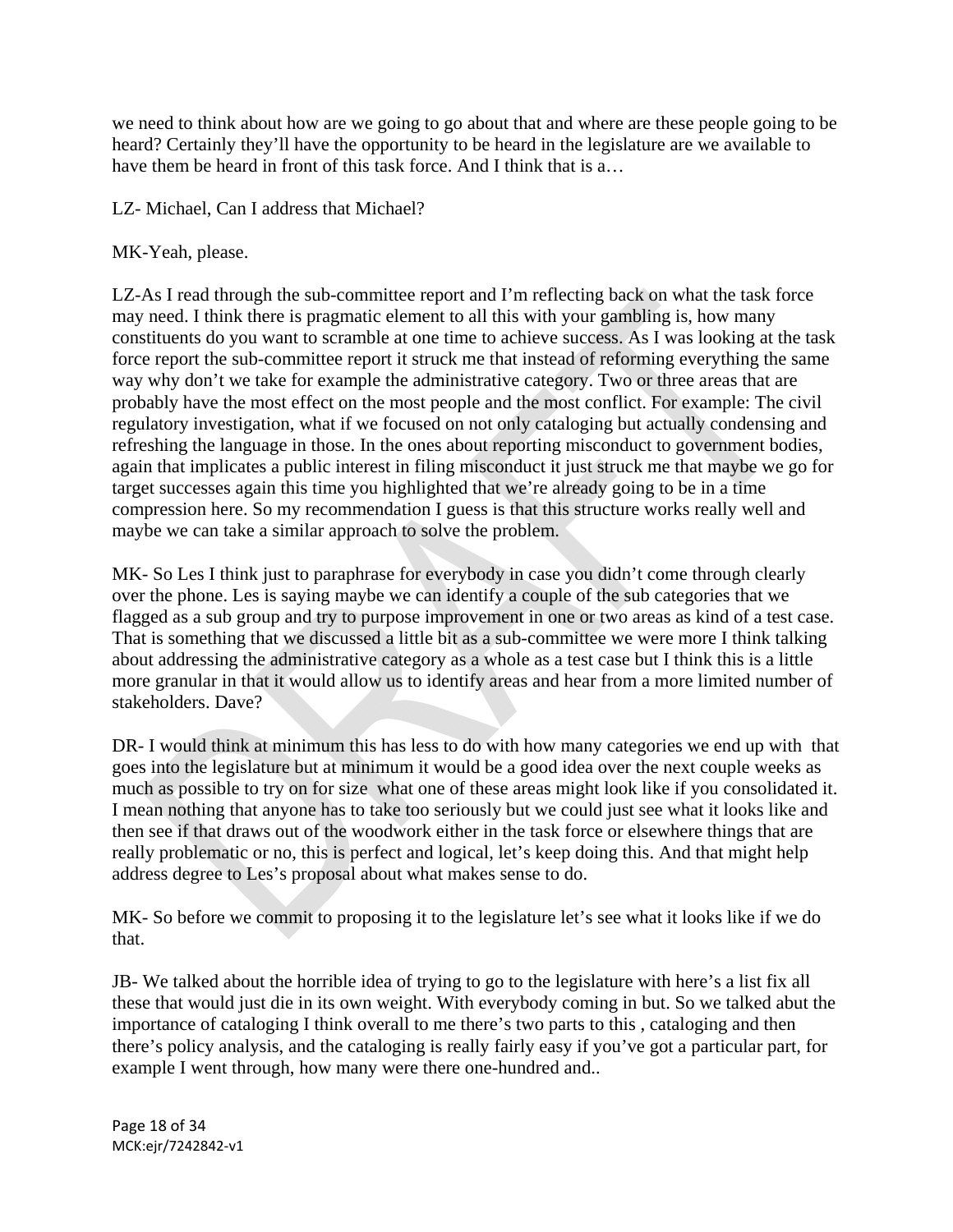### MK- seven.

JB- Ok, 107. Went through all those and cataloged whether they had public interest or didn't. Pretty simple, yes or no and then kind of wrote in the different language that they used. Some of them used five or six or eight different statements that describe the nature of the public interest kind of all differently. So that kind of cataloging took time but it was relatively easy. Then I got to the analysis on these and all the sudden I was just oh my gosh. Now I have to read these, now I have to go to the statute, now I have to see what these look like and why and then they're all out of order for what you might be wanting to look for. So I think a cataloging like they've got a category they probably have a sub category and they probably have a purpose and purpose is, might be public safety, might be personal privacy. It might be at, because personal privacy is a purpose weather it's at administration or any of the other different categories, they all have personal privacy examples, and then they're either permissive or mandatory, they have a public interest or they don't and if we can catalog those things then it's a lot easier to, I'm kind of big on database sorting. So, I like to be able to sort a spreadsheet and all the sudden, boom, here's twelve that are in that category, sub category and then define its purpose and you can kind of see where there's issues of inconsistencies and instead of just kind of going down a giant list, even though they're under admin it's difficult and so….

MK- Right, and that I think that the task force is sort of unanimously under the view that this cataloging is something that we can and should do, and I agree that the more sort of detail we can get in there the more useful it will be to people. Les, I noticed that in your examples of where you might start, you actually chose the same exact ones that Keasling chose to desperately go after in 1992 one or two. I think that you're right to say that those are going to affect a lot of people very directly. I think that's also probably where a fair number of those constituencies that just talked about, talking about are lurking. So I'm curious whether there are other people who had thoughts about other options and to talk about that it might help me to fast forward my slides a little bit. Because, one of the questions that we were trying to ask for purposes of helping this body craft a policy statement is: what kinds of exemptions currently exist for this purpose, administrative purpose anyway. So I identified eighteen that were in the administration category. One for computer programs and data, one for civil prosecuting attorney notices, this one is like in an anti-trust context and what's the other, there's like a security seal violation allegations. Basically, our office sends these notices the AG's office when we are about to sue a company for some sort of competitive practice violation. We send them a notice telling them it's going to happen, they have ten days to get back to us and propose what they're going to do to remedy it in all the turns involved involuntary compliance. Our notice is exempt from disclosure for those ten days. I'm just explaining that because it didn't seem very clear, exemptions for this purpose alone. Insurance of voluntary compliance, I explained because the short definition didn't seem clear. A competitive procurement document is when people are trying to do business with the state. We got a request for production and we respond to it. Information submitted in confidence, this is basically where someone give you something in confidence; we were going to keep it ruefully, otherwise reports of misconduct maybe government bodies. I think that's a fairly self-explanatory category. Test materials, this is so that people can't make a public records request and find out what their test is going to be at an educational institution for example that's public law or civil services exam. It has its own, civil and regulatory investigations are the kinds of things Les was just talking about. It could be a licensed professional, the secretary of states

Page 19 of 34 MCK:ejr/7242842‐v1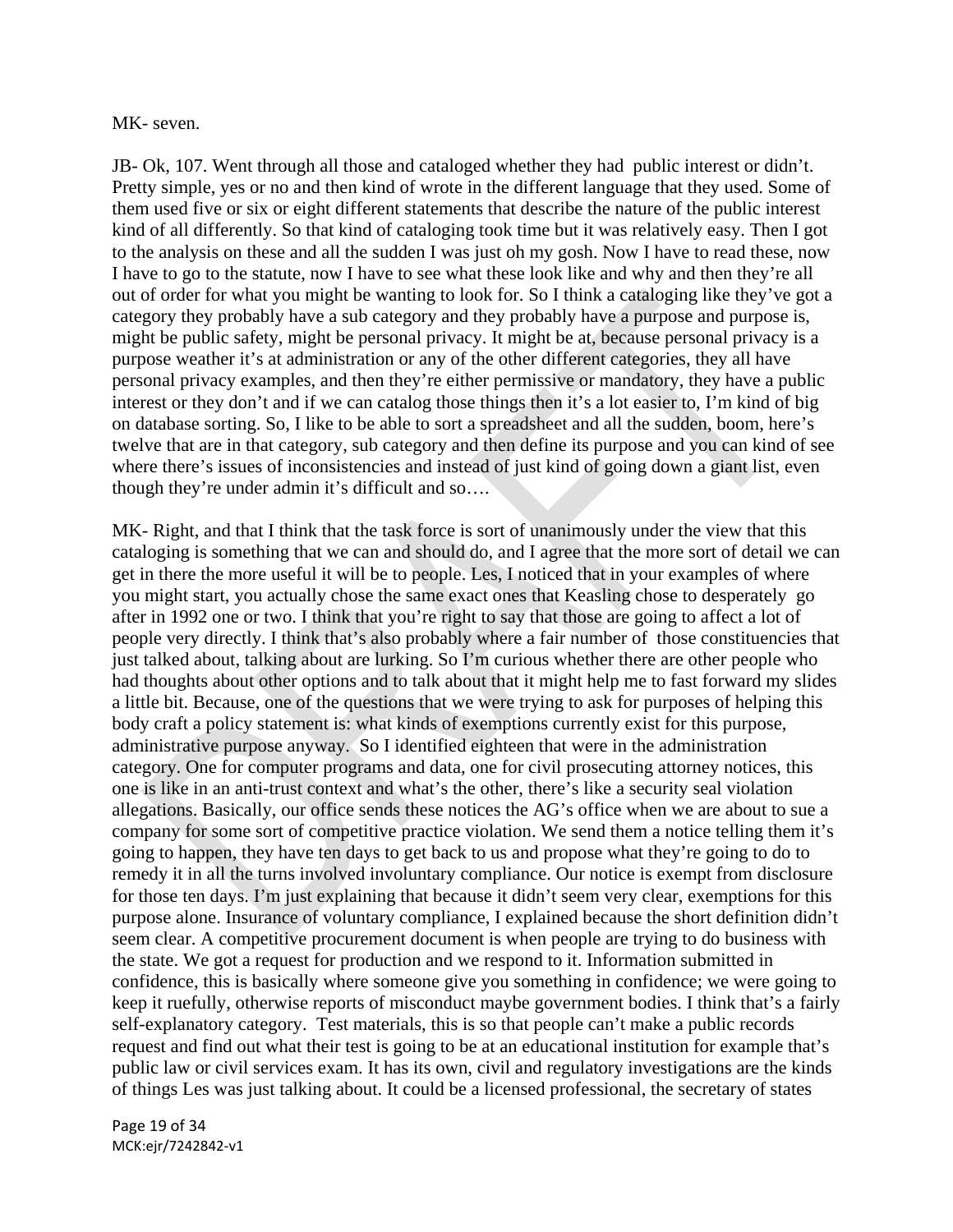office does a lot of these in the context of fraud and abuse. Legislative process, these are things for legislators primarily to enjoy confidentially with the legislative counsel, with the legislative fiscal office, legislative revenue office. They are designed to facilitate the legislative process. Dispute resolution and litigation, I talked a little but about our questions and mediation lawsuits. Accident reports, these are separate from police reports which you can get but the accident reports which you're required to submit are treated as confidential. Public bodies business transactions and public records, this might actually be an interesting one to look at. Although, it would definitely have constituents too. A lot of this is entities like the corrections enterprises that does business they are government or governmental agencies that actually do business of some kind or another and have confidentiality rules associated with that. To pick an expect example of inconsistency I think OHSU has an exemption for its sensitive business records and SAIF has an almost identical exemption. For instance, that are business records, but one of them has a public interest test and the other on does not.  $1 - 18$ . I don't remember of the top of my head which one is which but there are a handful of those. Voter pamphlet information, I think this is just so that you can't find out what your opponent is saying in the voter pamphlet about your measure before it goes to press to prevent those things from just turning into a twitter fight essentially. Resource protection, I already talked a little bit about what those look like in response to Mark's question. Patient safety data, these are not patient specific information but in a lot of context just data about patient's safety may have to submitted to the health authority primarily and that data has a couple different exemptions. Information sharing between or within public bodies, these are things like frank advice from a subordinate to a superior is one example of that. A public body that has a confidential record sharing it with another public body is an example of that. Correctional institution records, other confidentiality laws is a very narrow category, basically there's an exemption to protect the executive session laws that allows public meetings to have small parts of them from which people can be excluded. There's one that allows for public bodies to respect federal prohibitions against disclosing information, and then there's the catch all exemption that I think we need to get rid of ultimately if we're going to have a meaningful catalog, which says anything that's anywhere else in the state statute that makes something confidential. For the last category is human resources and these are exemptions that would be designed to go out the human resource and discipline process is basically to function with some degree of confidentiality. So, Les you suggested that I think the seventh, the civil and regulatory investigations and the reports of misconduct as possible ones we could look at. Does anyone have any other ideas based on this list? I mean I think Les makes a good point about the significance of the category that he's chosen but I do think that there a lot of constituents there, and if we're doing what Dave suggests, what it looked like to do that then maybe we don't need to worry about that too much at this point.

ER- I would (Les cuts in) go ahead, go ahead Les.

Les- Well I guess my point would be, todays point ya know. Start down the road and if you find that you are walking into a buzz saw then that tells you a little bit about what we likely can and can't accomplish. So why not go big to start with and then if it seems like it's going to be an instrumental political task then we invest otherwise. Again, I'm looking at more, my limits test is what records do most people likely want to get to that would best inform them how the governments preforming.

Page 20 of 34 MCK:ejr/7242842‐v1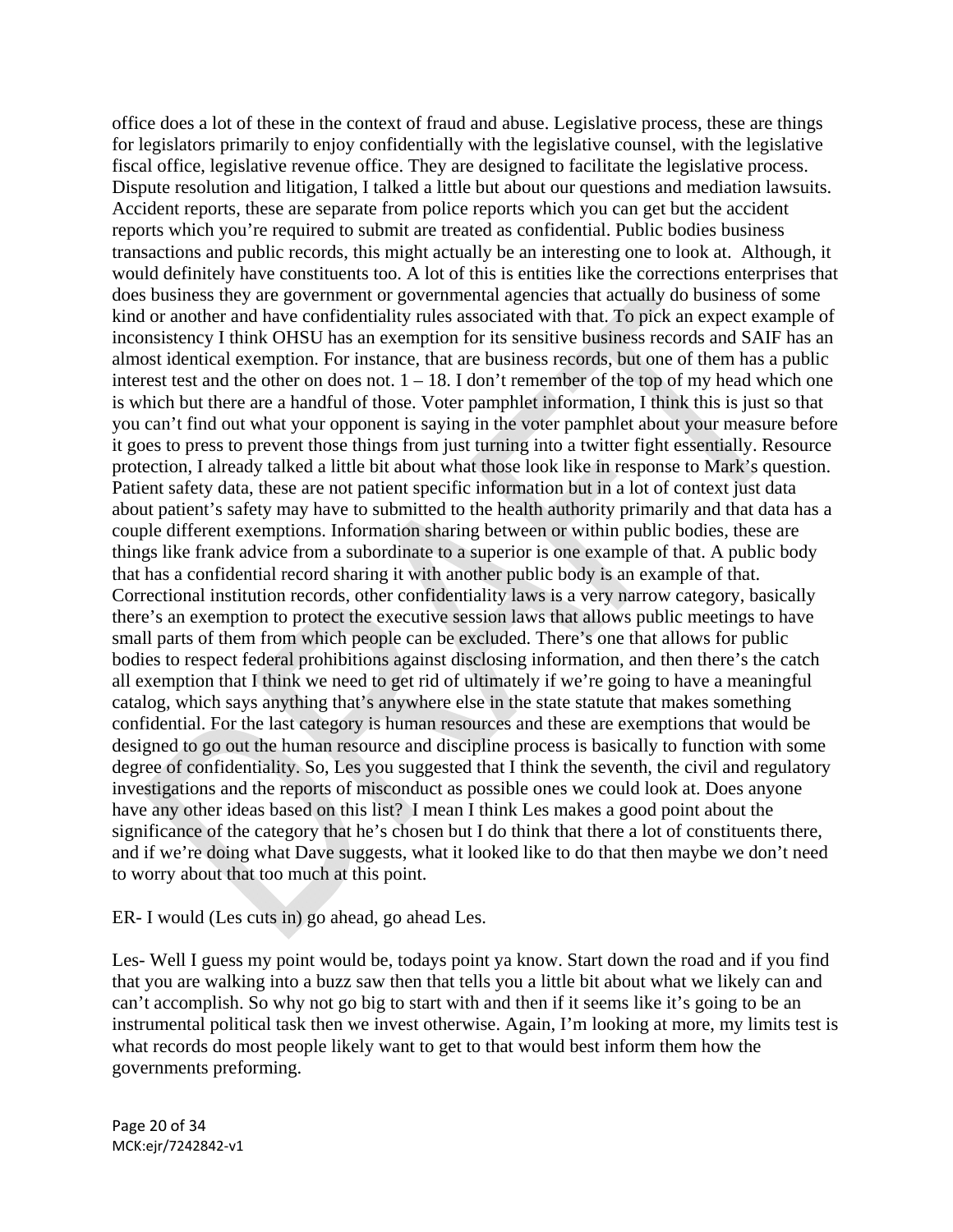ER- I was just going to say I really like Dave's idea. I tend to be sort of visual and the idea of actually getting to see sort of what we're talking about. How it would look taking a group, piece of it, if that wouldn't be too, too hard to do.

MK- Yeah, and is the group sort of unanimously thinking that Les has picked the best one to do or is there any other suggestions on that?

RT- Is that where most of the disputes are or are? Between the requestors and the public agencies. They're trying to get that information? Or they're trying to get #11 the public bodies business transactions and records.

MK- I would say that #15 (information sharing within or between public bodies), #11 (business transactions and records). I think that Les has, I think the category just based on my experience is, that Les identified, is one that people are interested in and often it's a consumer protection issue. Like it's people wanting to know how many complaints are there on a particular service provider, what are those complaints, what did you find when you looked into them. So I do think there's interest in there but I think is interest in a couple of the other areas.

SW- I think if we're trying to see where the sharks are or how many are in the water. #11 would probably give us a good idea. If you're including things like non-disclosure agreements with economic development agencies these are the things, and you want to test how much to see where the opposition that's 11, is probably not, 11 will flush that out. Based on my exp, based on what we saw in the last session. So...

MK- These are the AOI types.

SW- I'm not criticizing them but it's the..

MK- No I know.

SW- The.. I think that's where a lot of the, where there's a lot of, some of the disconnect, or some of the conflict may exists.

MK-So I think we have a couple of suggestions that are on the table here, and I think we should just decide as a group. I haven't done this before but I want to call for a show of hands Really the two that have been mentioned are or three: 11, no, 11, ok so I'm not going to use my numbers because Les I don't even know if, I know you can't see any of this unless you're also watching the video, in which case he still may not be able to see them. So, show of hands for our civil and regulatory investigations. Les I'm counting yours as up for that.

RT- Michael, is the idea that, the way I understand it just so everybody's clear there eighty-eight different exemptions scattered through the statutes that dealt with some..

MK- Eighty-five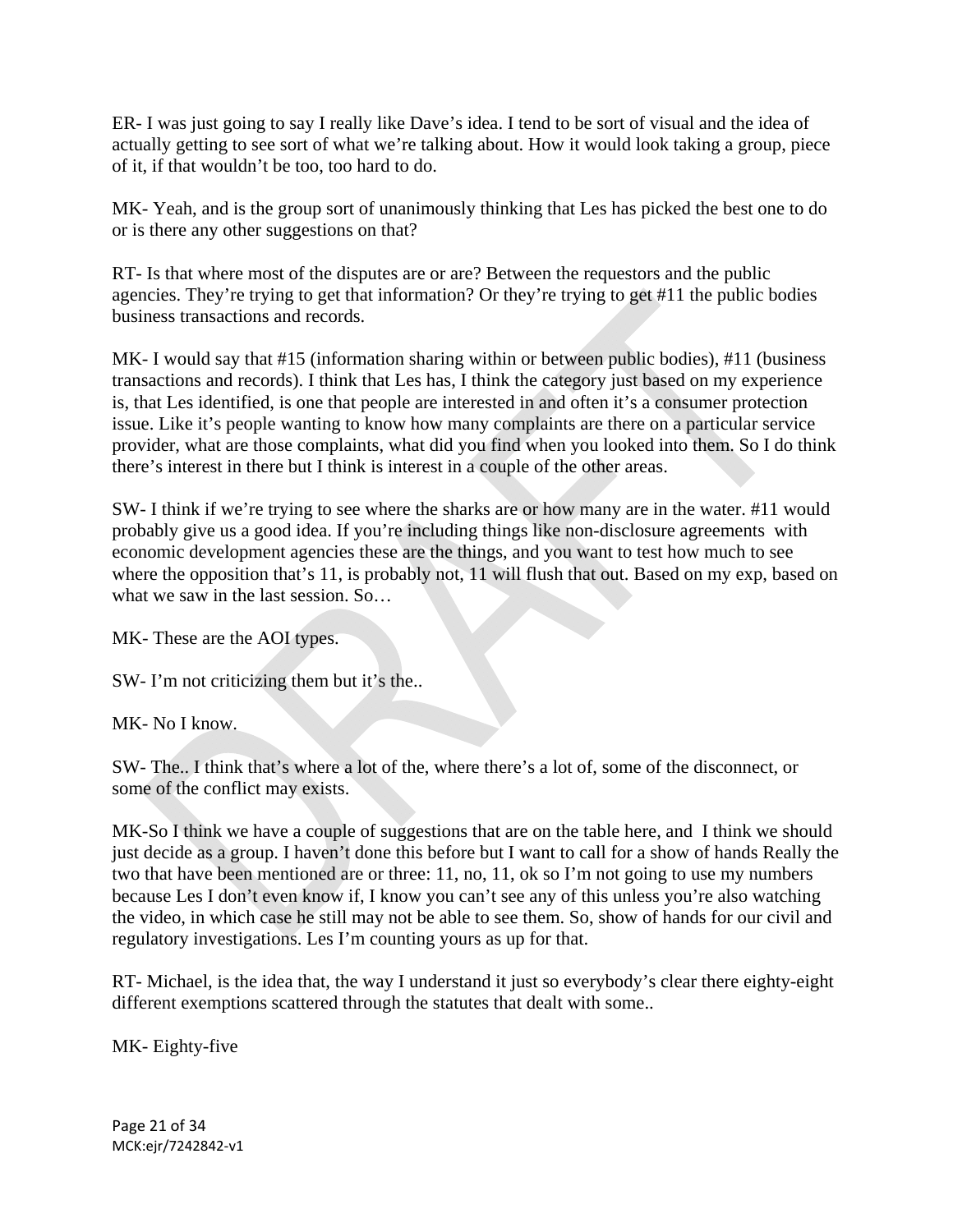RT- Eighty-five administrative government interest, and you identified, we identified eighteen sub categories.

MK-Correct.

RT-So we should be able to put all eighty-five of those statutes somewhere under those eighteen.

MK-That's right.

RT-So, for like #11 public body business transactions and records, there's maybe six statutes scattered throughout the books on that topic, and if we pick that topic we're going to try and reconcile all six of those different.

MK- Right, one exemption.

RT-One exemption.

MK-Right.

RT- That fits all of those….ok.

MK- That is how I understand the plan here.

RT- That's great idea, I'm a yes.

ER- And how many do you want to pick?

MK- I think let's pick one.

ER-Just pick one.

MK-Honestly, I…

ER- Can you remind us though of how many there are?

JB-And among which group you're going to vote for, 11 or 7 or 15.

MK- Yeah.

ER- Do you know how many exemptions we're talking about?

MK- I don't have it right here but its definitely. It's in the appendixes. So Mark maybe did you print appendix B?

Page 22 of 34 MCK:ejr/7242842‐v1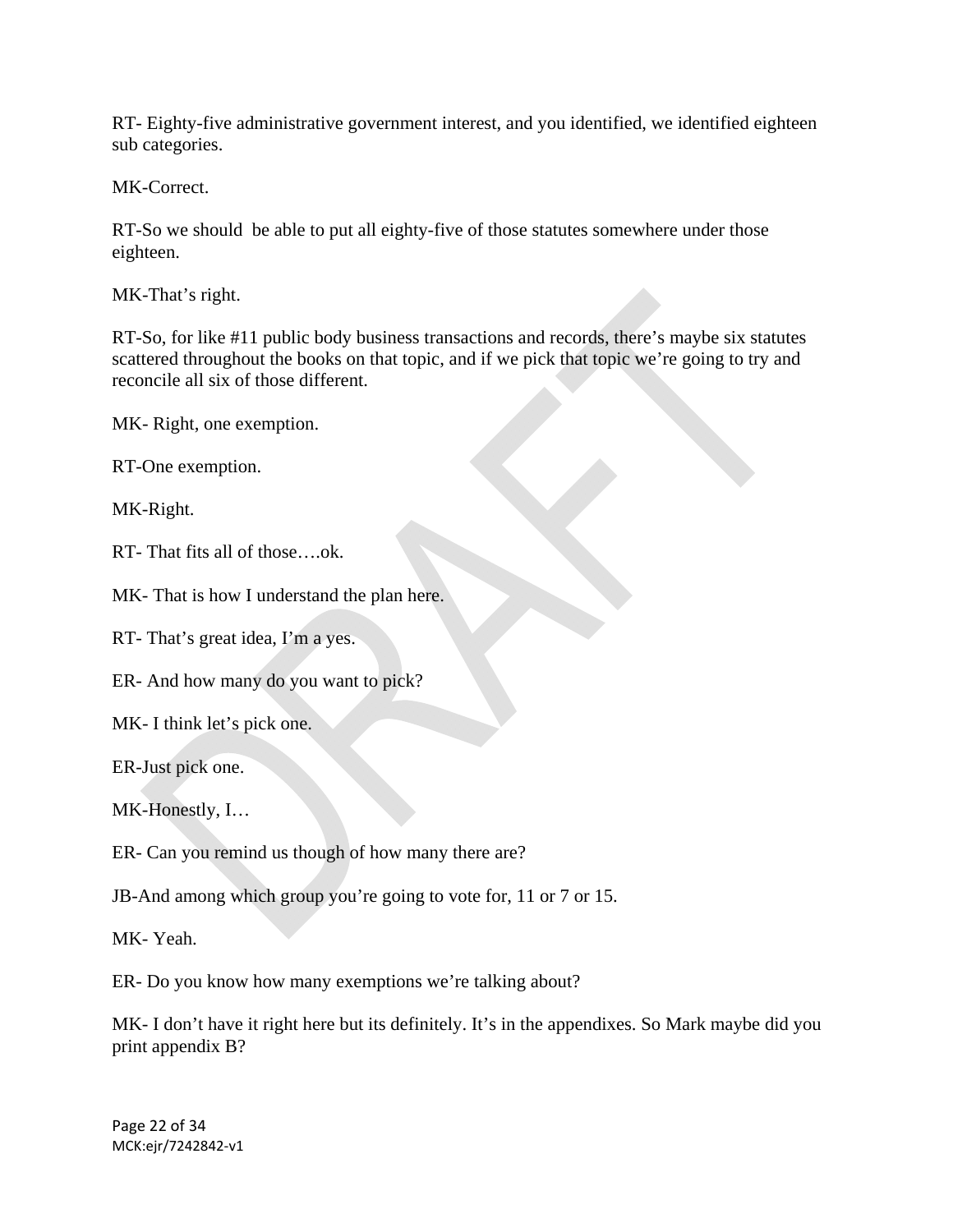ER- I just think we should pick one that's manageable for the first try at this and that's not like overwhelming.

MK-Ok, computer programs which no one's really interested in doing is 4, 2 civil prosecuting, competitive procurement looks like 1, 2, 3, 4, 5, about 5. Let's just go to the ones we are interested in.

ER- Go to 7, 11 and maybe, what was the other one, 15?

MK- Ok, there are 13 for the investigations, and I should say, and I do mention this in the report. That there are even more than that are related to the investigations but are far less limited exemptions that are not in this list, but were put initially in the economic affairs list. So that category of investigations I would estimate probably really if you include everything is in the 30 or 40.

ER-Ok, what about 11?

MK-Yeah, oops, I may have gone too far. Court reports, ok 1, 2, 3, 4, 5, 6, 7, 8, 9 10. Ten in that one and that not going to have things elsewhere. And then you also asked about..

ER-15

MK- About information sharing and… 1, 2, 3, 4, 5. Five of those. I think based on that I would like to try number eleven. I think it's enough to be a challenge potentially. Is anyone opposed to that? Scott you had thought we'd find the sharks there so..

Scott-Well I thought that was the point. Sort of test out where, what sort of opposition…

MK- Ok so, rather than asking for hands I think I'm just going to ask if anyone objects to us doing that? Number 11 it is.

ER- If it's really fun, do 15 too.

MK- If it's really fun, we'll do 15 too.

JB- I like 15 too.

ER- The other one had too many, I think for starters.

MK- Ok.

ER-Ok, you're having such a good time with it.

MK- I don't know that, that will be a problem (Attorney General related). Let's see, I feel like I think I skipped ahead there. I think recommendation two we're going to table or actually the way forward with it is this process. I think we're going to if we can come up with a test-run on these

Page 23 of 34 MCK:ejr/7242842‐v1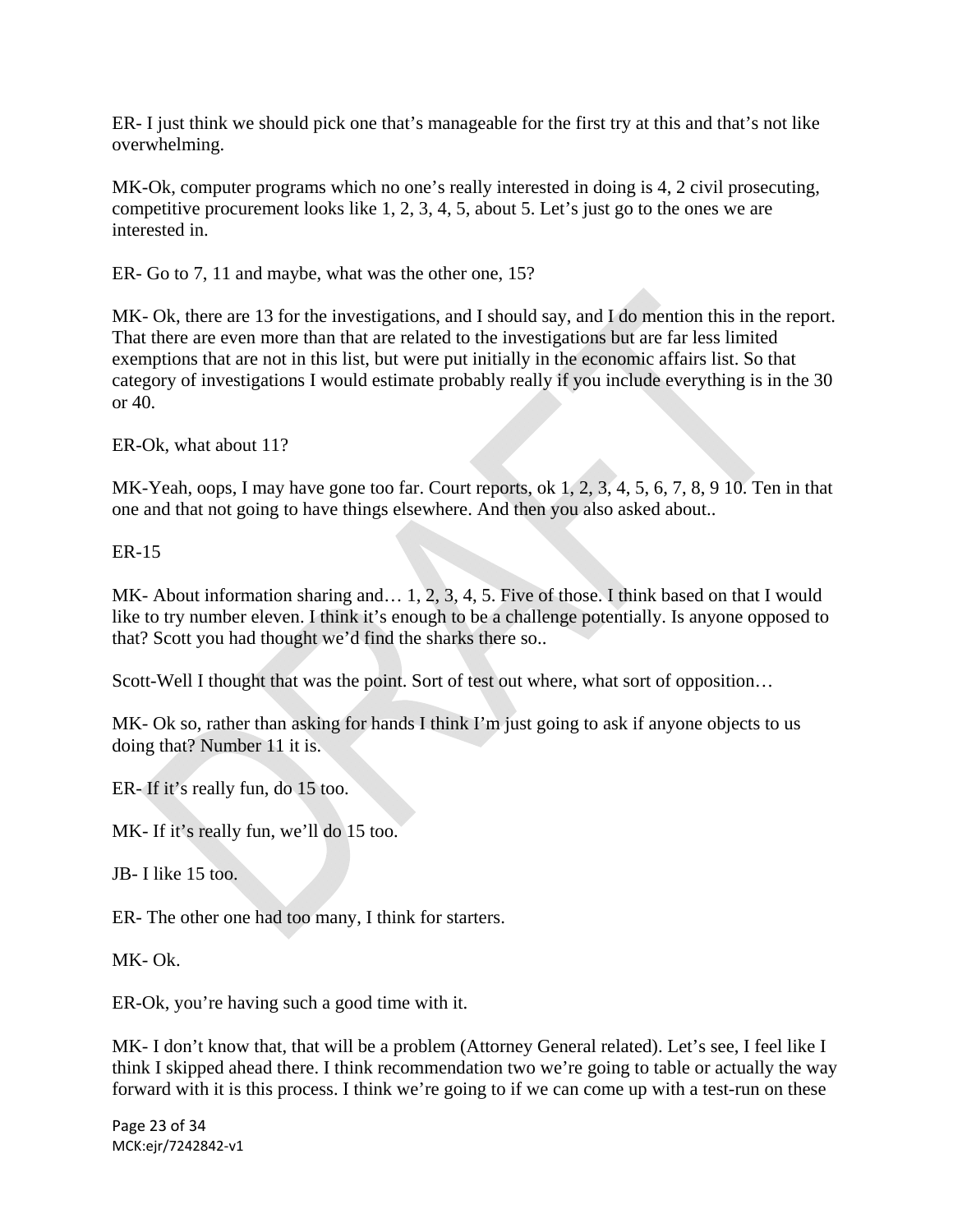exemptions and any information in the business transactions category. The third thing we recommended is something Jeb has talked about a lot, the public interest test. The sub-committee addressed a couple things. First: what is and how do we decide what is the public interest. Betty I think it was pointed out that we defined statutorily. It's not currently defined statutorily it could. Another thing the sub-committee discussed is this sort of awkward body who's being scrutinized and is also being asked to make this public interest determination. So there are those issues with respect to what is it people don't really, I don't think have a really good understanding of it, some of the public interest arguments I've seen certainly suggest that there are people in government who don't have a very good understanding of what it is. And also that there are sometimes people seeking records conflict their own interest with the public interest pretty frequently. So can we improve that, was one of the questions that we asked and then the second was just that face that Jeb has eluded to a number of times there actually are a number of different public interests tests. They don't necessarily relate to each other in any way that would be comprehensible to most people. I pulled out the three that I thought were different versions of the public interests tests within the administration exemption. One says, unless the public interest requires disclosure in a particular instance, record is exempt. Another is that, a record is exempt when the public interest would suffer by the disclosure. So what does that mean, is that inaugurated, does that mean it would suffer a little bit, there are also some public benefits that have to be disclosed because the public interest suffered something. And then the third one that I found is, things that were exempt when the interest of nondisclosure clearly outweighs the public interest and disclosure, and I think clearly outweighs is not the worst example of a test, the middle one to me is the one that really sticks out, what the heck does that mean, and the first one too.

So one of the ways in which we though this group could purpose in proving the consistency of these is just figuring out if there was way to make these tests relate to one another rationally and providing people with a better understanding of what the legislature really has in mind when it talks about the public interest. I remember when our office, the AG's office was tasked a couple of years ago with coming up with administrative rules based on an exemption legislature passed for concealed hand-gun permit holder information, and there's an exception to that exemption if the public interest requires disclosure, and we were tasked with coming up with a rule interpret that and we had some advisory committee meetings and we had numerous discussions and none of us could really understand what the legislature had even honestly wanted us to do. And we ended up essentially adopting a rule that mirrors the language that's already in the statute, which is not particularly helpful but if you know the Department of Justice was struggling with this a few years ago. The idea that what is the legislature really talking about when it says public interest in this context. The subcommittee thought that this might be an area where we could provide some consistency. I'm interested in any feedback on that point too from any members of the larger task force, and I think the rest of us would be too. I see Mark nodding a lot.

#### ML- Yeah, well.

LZ- I'll pipe up. I agree that we would do our citizenry public issues a great service if we could come up with some sort of statutory guidelines for public interests. We've got court ruling that attempt to define it, certainly take a look around the country at other states who create a statutory language and I fully recognize that the challenge in planning that but at the end of the day I think it would greatly help to have some guidance to what that means.

Page 24 of 34 MCK:ejr/7242842‐v1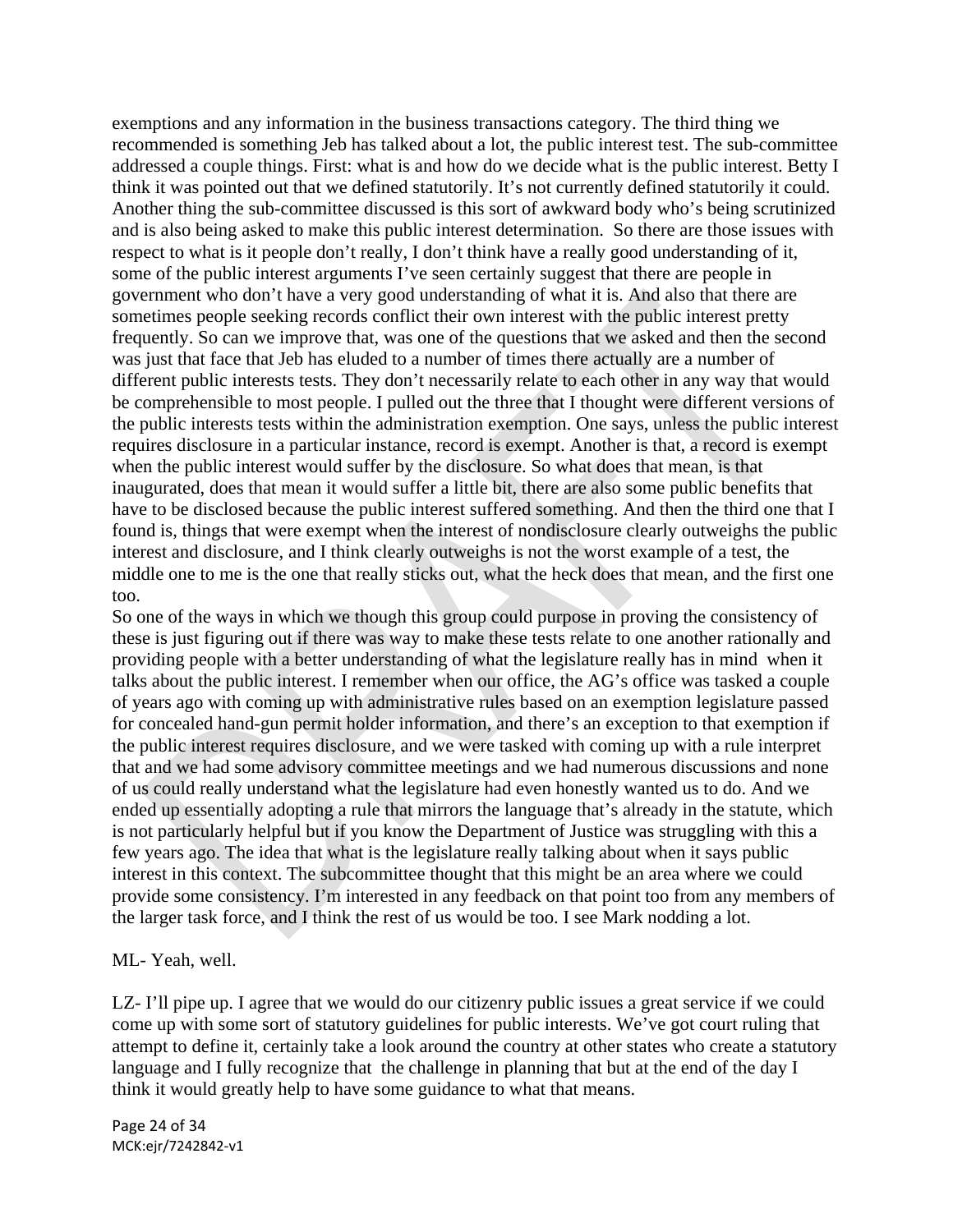ML- That was my, Les just sort of expressed my sentiment. I think it would be helpful both to those public bodies that are holding these types of records. Having a better understanding of what is and what is not the public interest so that those of us who don't have attorneys on staff all the time can make a straight-forward logical decision that likely won't be litigated and be expensive. So I think it's a good idea something that's worthy of at least looking into.

MK- Rob? I thought I got a meaningful look from Rob.

Rob- No

MK-I was reading too much into it.

RB- I agree with what Mark just said, its just...

MK- Sorry.

RB- No, I have a lot of thoughts but they're probably not fully baked.

MK- Well we could try and bake them together. I mean I think one of the things that really came out of the experience of looking at 107 of these, like we're really talking about essentially 20% of the total. Right, we're talking about a fifth of the exemptions that have been enacted. Almost all of them in the 43 years since the public records law was adopted. That's a lot of exemptions to be adopting every year, because I counted how many there were in 1973 and there were 55. There wasn't a catch all exemption, there wasn't a statute that said anything anywhere else is an exemption here. There was a list and it wasn't a short list but it wasn't a long one either. So if you do that math from 55 to 543 exemptions we've had about 10 a year or 20 a biennium that have been added over the last 40 years and a lot of them, some public interests tests. I forget now, I think we did have a count of that and it's noted on your appendix B weather they do or don't have public interests tests but even in that area we haven't managed to keep them consistent. So I…

RB-I'll just share an unbaked thought.

MK- Excellent.

RB-And probably do nothing with it, obviously it's too big a task. One of the things current public records law screams at to do is to rewrite and reformat all of it into an ORS chapter 1A. because over time you've had dozens and dozens of deputy legislative counsels who have different approaches within the legislative framework counsel drafting manual in terms of how things are crafted, I don't think you will find in terms of legislative history a substantive difference in what the legislature intended on any of these public interests tests. Which you'll find for deputy legislative counsel crafting differently. And so this is a statute, well a couple of statutes that are wrong. A whole series of statutes that if I had 40 spare hours and nothing else better to do I would actually take all of those areas, the cobbled stuff and I would write a whole new 192A, with no substantive changes just into separate distinct statutes and categories. Instead

Page 25 of 34 MCK:ejr/7242842‐v1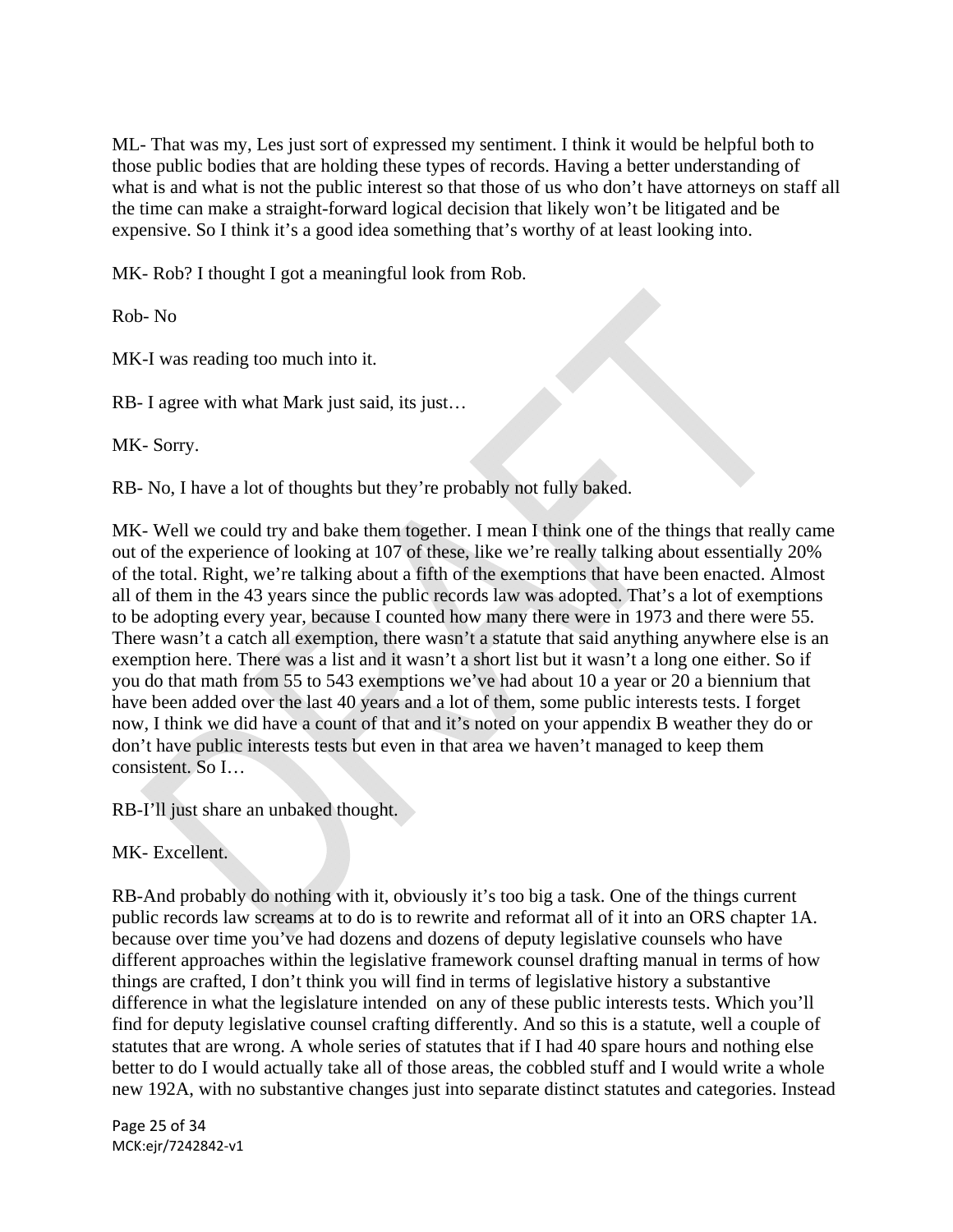of these long run-ons that make no sense. With a proposed public interest test, I would applu the public interest test to none of them and have policy makers say; this one should have a public interest test, this one should have a public interest test and this one, and make it a a clean chapter with an ORS. But I realize that's a big job but that's what the darn statues scream to me to do, and that's not the only. I would love to rewrite ORS 191 chapter A at some point in time, I've been wanting to do that for 25 years. And it just gets worse and worse and worse and 192 is another one. It screams and we're picking out, and it seems to me like we're picking out little sub areas of this convoluted conglomeration of policies and propositions, pulling them out and trying to clean them up a little bit, when the whole things needs to be thrown in the laundry and cleaned up.

MK-So it's not about.

RB-Cleaned up a little bit, but we still make it more useable.

MK-So it's not about the bulldoze, but it's not really it's more like deconstruct it and rebuild it.

RB-No, yeah! If we had a single deputy legislator, now I'm not suggesting you send them note because this is a monster. But..

ML- Who do you want to punish?

RB-It would be true punishment but just give me a bill to just clean it all up without any substantiated policy changes other than one. That being we define public interest and apply it to nothing until I give you further direction. I mean that would be that framework upon which if I were to just…

MK- So..

RB- And packed away in a nice a nice condo in Hawaii or something.

MK-I like this half baked idea.

RB-For 40 hours or something, let's do it because it just screams for it.

MK- So it's basically like take apart the Frankenstein building and build lots of neat little row houses. Sort of..

Rob- Yeah and leave some unanswered questions that I think this task force or some governing body can actually decide based on a uniform of standard and have it read like a normal chapter. Where you have, no I'm serious, it makes a difference when you pop out the ORS and you read the chapter and the chapter has definitions and then it has substance and then it has process and it reads cleanly. You know I just love the part dealing with counties saying district attorney if it's a local one you get it oh and you follow that process over there really designed for the AG. It's like what?! You know its cobbled together, forty years' worth of cobbling.

Page 26 of 34 MCK:ejr/7242842‐v1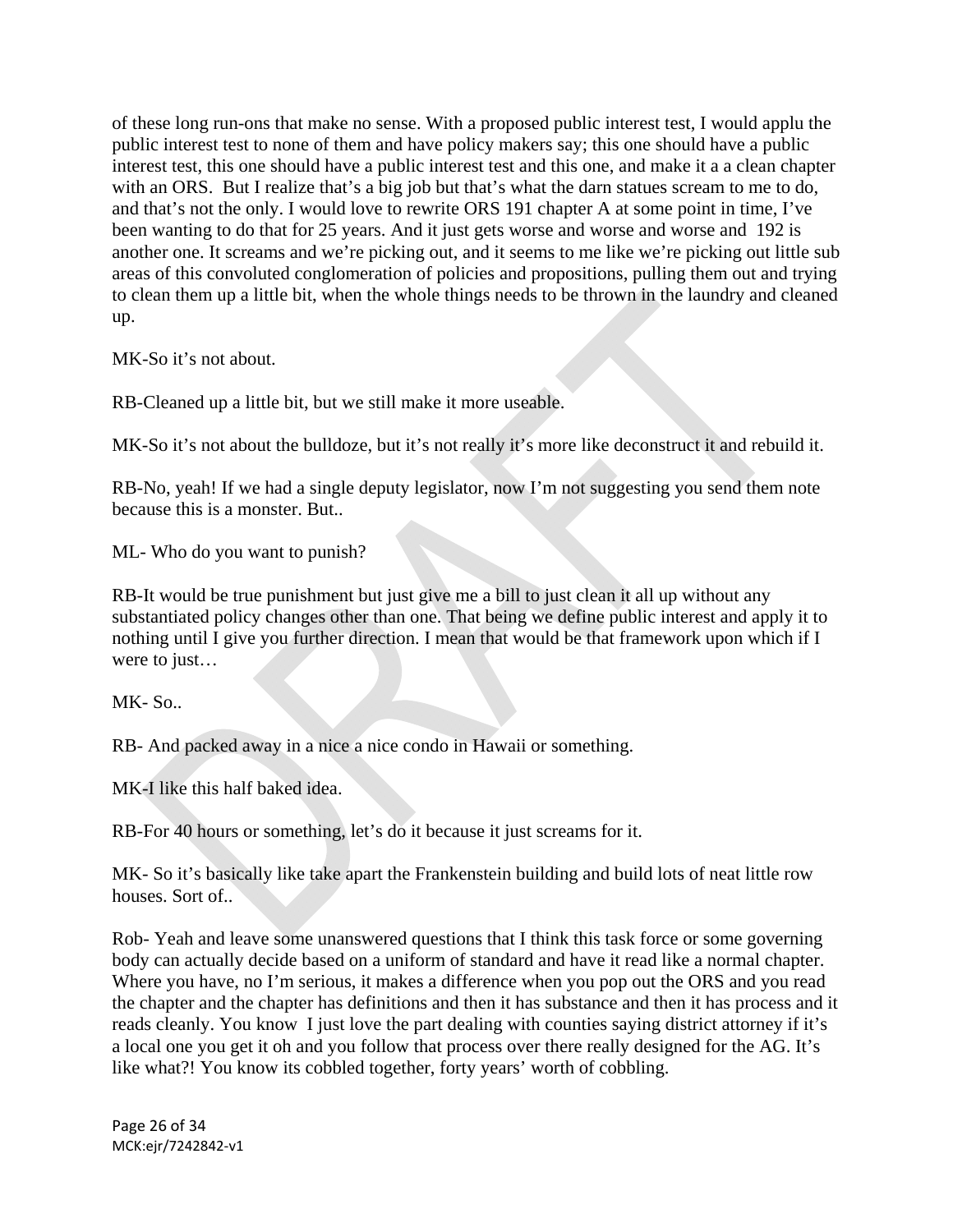MK- So without making substantive changes you're actually going to still have the public interests test that exist which is ok.

RB- Yeah. I think if you look at the case law and you look at the core public interest test which is the one that applies to most of them and you actually put it in a definitional section which is a the beginning of theoretical 192A and define it out. I suspect that most people won't have any problem with the definition. Where the battle will be is which of those do we consolidate, eliminate and clean up and I suspect that by virtue of duplication I don't know how may will be, lets pull a number out, 400 and you pack the 400 into separate statues that actually make sense, have them together right, make it clean. And then you go through those sub sections and say yay nay yay nay and then you can restructure it from there. That is what makes sense to me but what I just described is a monster job.

MK-Yeah.

RB-I have no doubt it's a monster job. But if for a user, for someone not familiar with the public records law in Oregon I think that would just make it clear.

MK- Robert I second that.

DR-Certainly intentions wise

RB- I don't see much of a difference between..

DR-I understand it is very different, intentions wise in my head it just doesn't feel very different than the idea of cataloging, consolidating kind of thing. You're just saying do it all in one fell swoop. I don't quite think, if feels like a lot of work is going to go into this stuff no matter what. I guess without having ever done this particular task before I can't truly appreciate what a monster it is. It does seem quite logical and straightforward to do it that way especially if we're not changing the intent of the statute. So I guess I'm just saying if its working in consideration with perhaps makes it less of a monstrous task than it appears to be on the surface, that it's taken more seriously.

MK- I think when it comes to exemptions that is what we're talking about in a lot of ways because if we're talking about cataloging but the reality is the public records law deals with a lot of things besides exemptions and it doesn't deal with them in the kind of orderly way that. I mean Rob you seem like almost a visionary I'm describing.

RB- Oh no, I'm someone who's been from a different perspective equally frustrated with the public records law for most my career wearing 3 different hats and each of those hats there's been frustrations because I've always viewed cobbled together ad hawk policy decisions over the course of a generation. Which is fine it's just that but eventually people get frustrated enough that they rewrite the whole chapter. Weather it's the Oregon law commission or someone that just says lets clean this stuff up and that's what this ones calling for. To me, and even I would urge the legislature at some point ad hawk mission to rewrite this chapter even if there is no

Page 27 of 34 MCK:ejr/7242842‐v1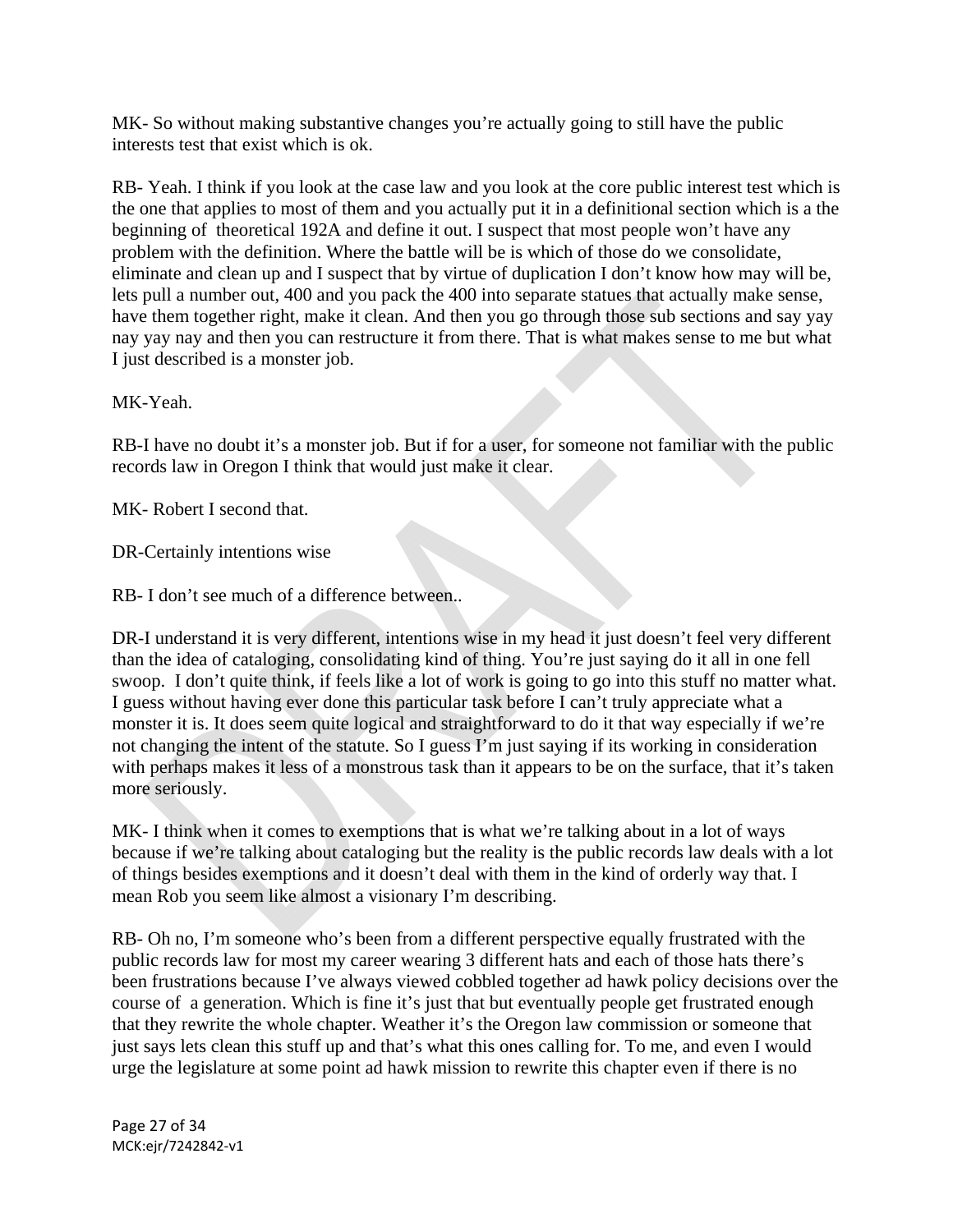substantive policy decisions that are changed, just to clean it up, make it user friendly. It's one the most user un-friendly statutes I've ever run into.

MK- It doesn't really answer all the questions people have and the procedures definitely could be presented more orderly I don't disagree with you. But I do think as do exemptions if we do it well we could have something that look s a little more like that. But I think sort of my vision of what a catalog would look like would be tied back to a policy statement; these are the general policies within which the legislature should make narrow exemptions. Then the catalog would essentially be one for each category, each reason that we've identified as a basis for creating an exemption. So I think it not going to be the neat little row houses if we do it that way. Because the problem with neat little row houses is you can put them in the same block together I guess if they look alike because I guess one could be next to the other based on commonalities but I think it's similar but slightly different, but I kind of share his vision, I think it's a great idea.

DR-Sort of the same two things but to endorse that way of looking at things. You know years ago there was the decision to try to create a tax expenditure report, which If I'm understanding this all right is the equivalent to cataloging tax expenditures because it was crazy, you know it was just nuts So somebody said there shall be a tax expenditure report, and at the time there were critics saying those are just addressing duh duh duh duh duh. In actuality it turned out to be incredibly useful for those of us who cared about the tax breaks kind of being out of control and there not being enough transparency or accountability for these kinds of things. Because you could just go in there and actually be able to go, oh we're giving away a half a billion dollars in tax breaks, here's what they are and then you could just go in and figure out what do we know about the details of these reports. You wouldn't have known to do that had you not had the TDR's and the tools. So just to endorse that point of view it is it might be of substance too, because it becomes a tool for future action potentially.

SW- Well I don't know if I agree with everything Rob has proposed but I do think if there was a way to break the provision up into stages that we could accomplish at each session as opposed to go in to do a massive, I mean 'cause we've really compressed, we have this short compressed short session and we've even compressed the long session in trying to undertake something of like that magnitude I find kind of intimidating. So if there was a way to do that in stages I think that we could explore that. I don't disagree with the whole statute but there are several things in the ORS that you could make that argument for.

RB- And I would agree with you Scott that's it not really realistic for 2017, what I would suggest 'cause even the law commission if they were to start something right now they'd be looking at 18 or 19 before anything actually showed up in this building.

MK- Yeah, I didn't understand you to be proposing that we actually do that but I did think it was a useful kind of illustration how you're thinking about it. I mean and it made sense.

RT-I think we should do it.

KH- I agree and think it should all be re-done.

Page 28 of 34 MCK:ejr/7242842‐v1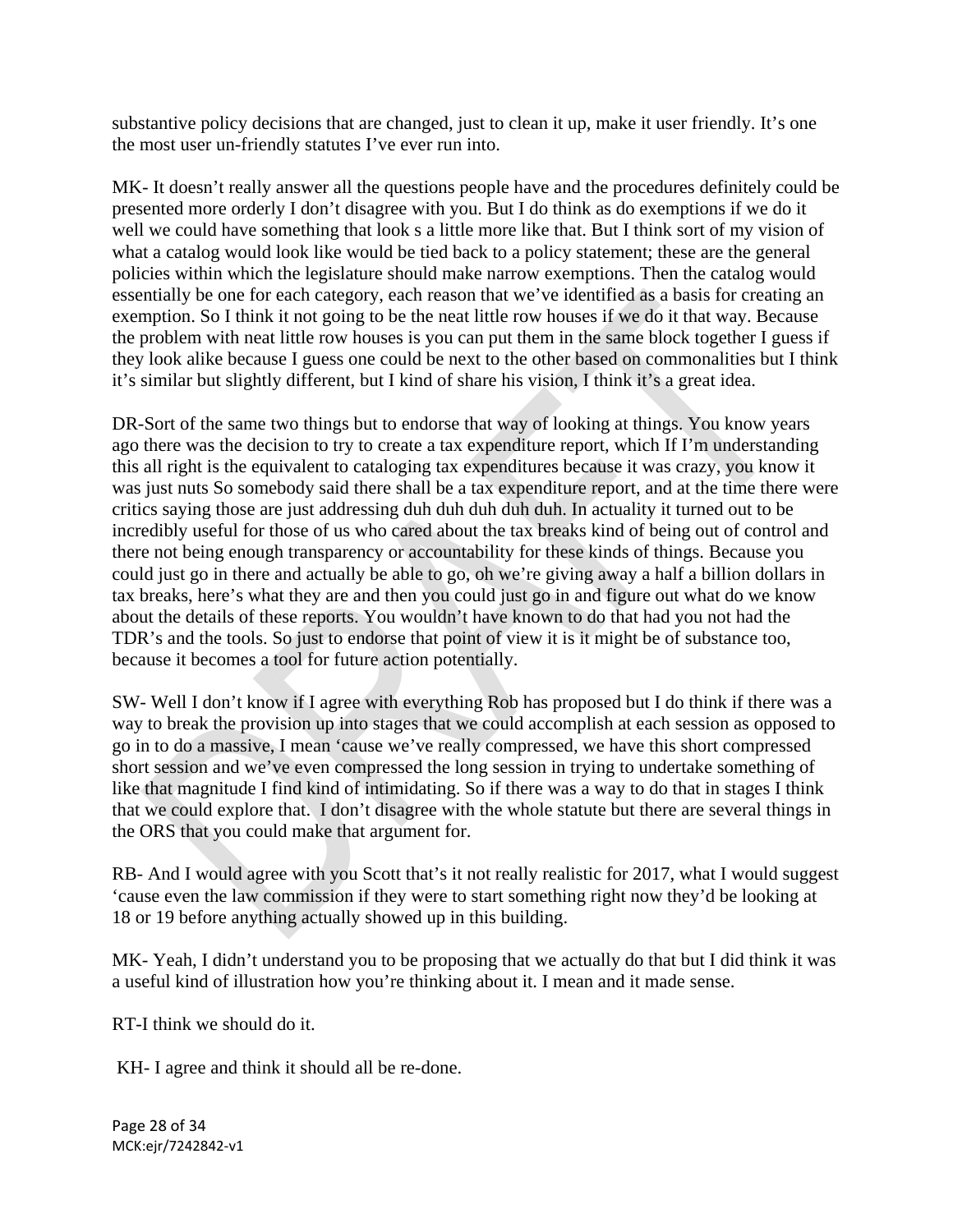RT-And it's a question whether do you do it all at once chunks or at all once. You could make the argument that we've taken 85 of the administrative exemptions and boiled them down to 18 categories and theoretically you could collect those put them altogether and stick them in 192A without any substantive change but just say here, we're just going to group them altogether and stick them in one place. And in 2017 of you do it for the administrative exemptions that's good. And then in 2019 you do them for public safety and in 2021 you do them for the next category. If it took you 40 years to create the mess you can take 4 legislative sessions to fix it and that's fair.

MK-So a lot of the stuff that is in there isn't anything that this task force has talked about addressing. I share that vision and in fact when senate bill 41 was proposed in 2011 there were internally we were thinking about well do we want to do everything all at once and that was the decision that was ultimately made but at one point we had just gone through all the procedural stuff. Not change any of it but just like put things together based on this is about fees so we're going to have a statute about fees. Instead of having a statute about fees that went into 192 440 which you know is kind of like..

# RB- Miscellaneous

MK-The sausage of the public records law. It where there's information about getting electronic information, not electronic, about getting your initial response. Like your initial response to your request there's information about fees and federal law prohibiting you from even talking about whether you even have records. 440 is kind of like a mess right, and you could easily break it out to 5 statues without changing anything, it could be done and it would be a great idea. I think It's less intimidating to picture as something we do over four legislative sessions but the idea that this body is going to be continuing to me for that long scares me almost.

BR- I actually have a question for representative Helm. What's your opinion on doing it incrementally over multiple sessions.

KH- In my vast experience, I think it's more comfortable to do it incrementally. One of the, I love Rob's idea, my concern with it would be not the gathering all in one place because I think that's great it's that if we try to do anything else besides gather it into one place the colleagues will think, and you're reorganizing it and I don't recognize it anymore and you're slipping things in or taking things out of that process and even if our intentions were good. We came up with a list of this is what we're eliminating there would still be, I think that's what they would do.

RB- How about this, what if we did, I mean I'm just talking theoretically, if we had..

KH-I'm not trying to talk you guys out of it.

RB- But if we did more than one piece of legislation. If we did a piece of legislation that was an on the bus bill, at least on its face and promised to nothing other than reorganize, clarify, consolidate and then we had some substantive policies bill or bills that did various things.

KH- What I like about that is that leads me to another point I was going to make. Which is at every point that the sub groups, each one of the exemptions that you're going to grind through. I

Page 29 of 34 MCK:ejr/7242842‐v1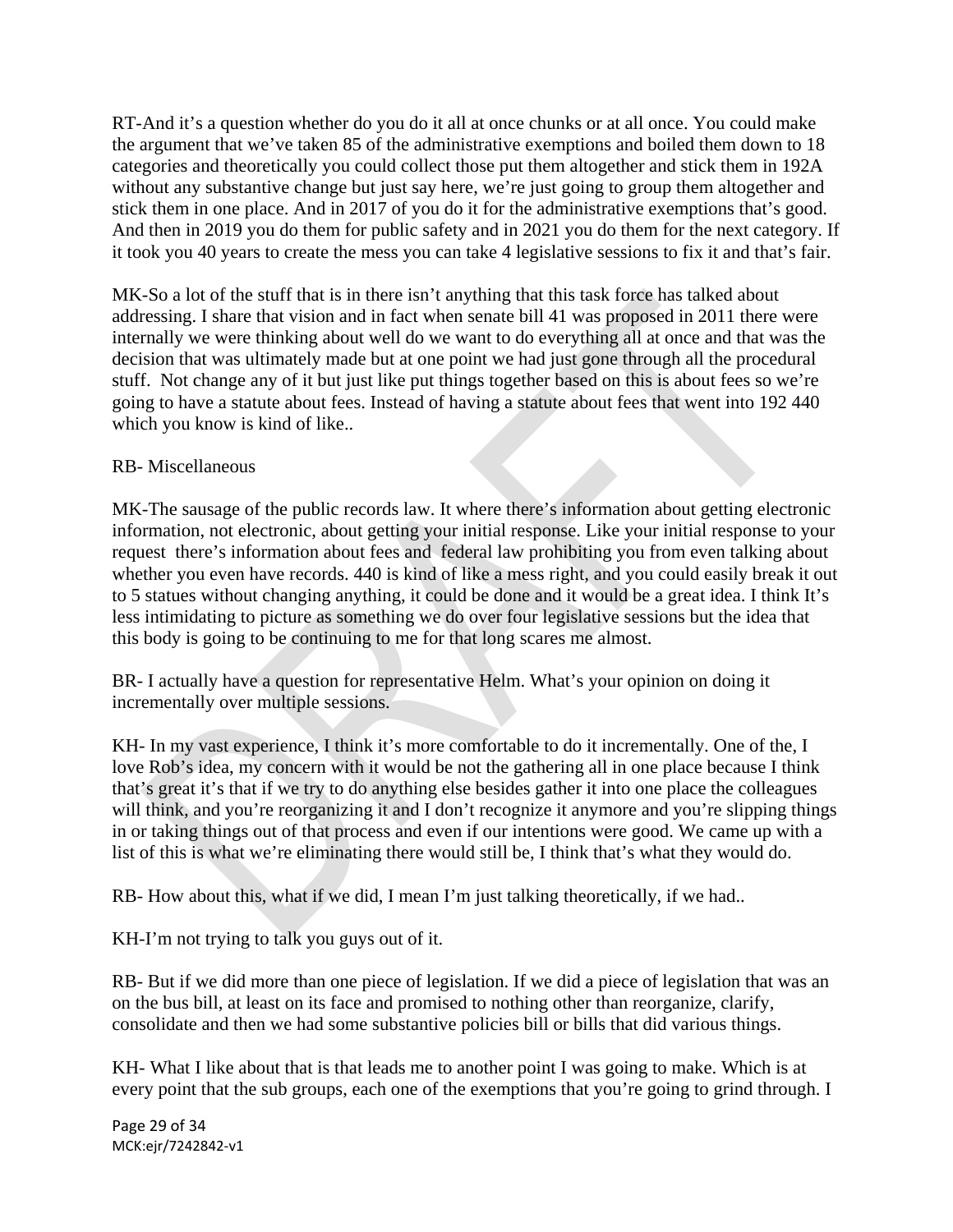think what we out to be asking every time is: Is this information already provided by a private source somewhere else, such that it is unnecessary for the government to keep private in some way. The massive changes that have occurred over the years, especially the last ten make all sorts of information already public. And one of the things that Rob's idea of having an ominous reorganization plus another piece of legislative that says on its face and we looked at all this have and there's 150 of these exemptions that are irrelevant now because we already have a way of looking up these exemptions somewhere else in another public forum. The government has nothing to do with it, and that way we would look efficient and constructive. And I think that's the way you would get more than one piece through one of many.

MK- So this is a massive suggestion but I think also sort of being the approach of recognizing that it's not something we're going to have done for 2017 certainly. I just looked at the clock and saw that we have 5 minutes left. I think we should continue this discussion. I am I think willing to take a look at. I don't even actually think it would take 40 hours to take 192 apart and put it together in different pieces. I'm willing to take a shot at that at least with Noah's help in figuring out which are the pieces about fees, which are the pieces about appeals process and just start putting all those things so they're together so you can understand them simply. I think I could probably have that, I'm reluctant to completely promise it but I think that the procedural pieces I think that are potentially doable before our next meeting. We are also before out next meeting going to have to have 2 sub-committee meetings. And we haven't even got to the last few items on the agenda today. Which I think is ok because I didn't really want to talk about, timing and fees and the potential for a public records advocate type position. What I wanted to tell you is that those are things we are hoping to start looking at and some prior Oregon proposal especially with respect to the timing and fees so that we can start to have people looking at those. I think the conversation maybe for the beginning or at some point in our next meeting will be are those sub group issues or are those issues that we want to discuss potentially as an entire committee. If anyone has immediate thoughts whether timing and fees issues and the advocate proposal that came really out of the secretary of state's audit, whether those are things we should have subcommittees for or a larger group discussion of, I would love to spend our last two minutes hearing if anyone has immediate reaction to that question.

ML-Well, timing and fees I think will have a robust discussion and probably ought to be with the larger group in my opinion.

MK- I'm seeing a lot of nods. I think that makes sense to me. I think that, that is going to be an area where and another area where I think people are going to want to come talk to us. I think the recorders are one of the ones that will want to come and talk to us. I'm guessing we can figure out who are the people behind the amendment 4130 that resulted in the fees in particular coming out of there. Those are going to be people that want to come and talk to us about that so I think.

ML-They're mostly in the room.

SW-You could guess. They're right here.

MK- 1, 2 and 3. Yeah so…

Page 30 of 34 MCK:ejr/7242842‐v1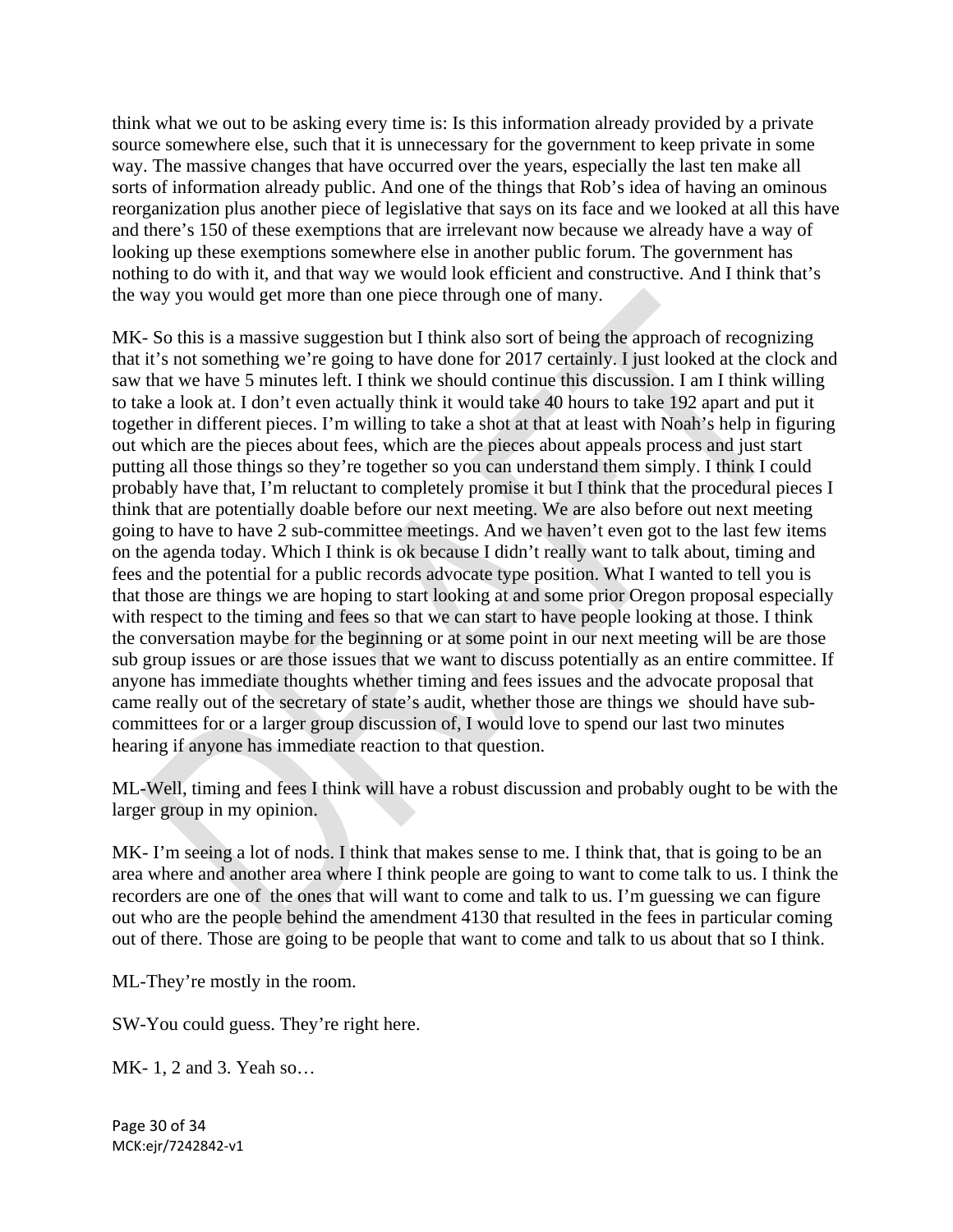Rob- But we were kind of, well you guys probably, were kind of surprised about 4130A didn't come out of a means of pass. I mean it wound up being close to a consensus bill.

MK-The deadlines I thought were actually eloquent, elegantly well..

RB- We would have had some members that struggled with it but frankly it would have set a baseline.

ML-By and large I think everyone was willing to digest it.

RB- That's a very good way to put it.

MK-So we may have very little to discuss about timing and that's possible. But fees.

ML-Had it passed we would have removed a lot of work for this committee.

RB-At least on that policy.

ML-That's right.

RB-I still want to clean up those statutes too. I may play with them too now that you've got me intrigued.

MK- I will leave the timing a fee discussion for everyone. Anyone have any thoughts about the advocate proposal that came out this February,

KH-Can we take a step back, I would like and think it would be beneficial to understand, so I did a little homework in the interim and went to the agencies I know best which is Portland and the metro area and I'm good friends with the archivist. I had her and her attorney's sit down with me and say give me all your complaints, what is the problem here. One of the things that came out is for a long time they've been using a system called TRIM which is an acronym for tower records information management and I know that metro has been using it since 1977 when I joined them and it's been updated several times that some state agencies have also gone over to using it. It's an archive system in which stuff is put in automatically upon local government obtaining it and through that electronic archive that through that process it publicly available in a transparent way publicly. And so they do some of the sorting on the front end. I think it would be helpful to understand what other state agencies are using TRIM and how that might work because I think we do ourselves a big favor in this process of figuring out if we're going to talk about fees and timing we need to talk about the stuff that isn't really a public record that isn't really a confidential record out of that bucket and into a bucket where it can be transparent and the public can get to it immediately without having to ask.

MK-I think this is something that Mary-Beth Herkert the state archivist in our office may know something an awful lot about.

Page 31 of 34 MCK:ejr/7242842‐v1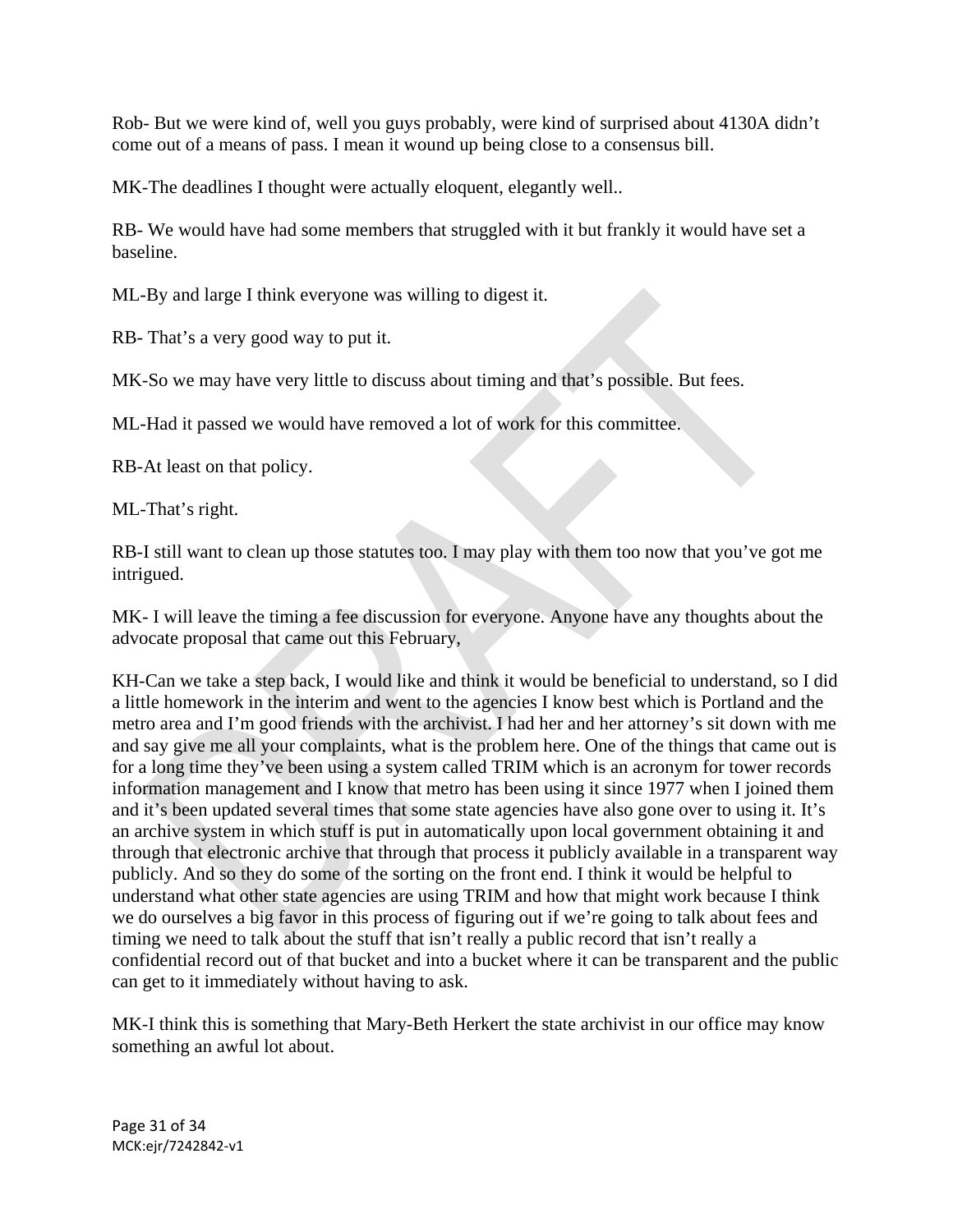RT-It is and the state archivist does have a contract with a provider to go to state agencies that want to rule with us and use that same system that you're talking about and we've had varying degrees of success with the state agencies and some are more willing to adopt it and some aren't. Some localities are more willing about their limit and some aren't but I think it would be useful for the group. I think so I think and one of the things that the audit talked about was every agency and every level of government should have some technological system in place to make this more transparent. Trim up on one of them, that's what the state archivist recommend that we do so we would like to everybody to do just to be consistent and transparent but if you're not using that go use something else, at least.

MK-And we use something else and I think some people are unhappy with it so. I think not all of these solutions are created equally.

RT-But I think there are some technological solutions too in addition to the law.

MK- I would love it if Mary-Beth would come and talk to us a little bit about TRIM is anyone else, is anyone not interested, would not be interested in having that happen?

LZ-Well it raises, the thought just occurs to me that maybe you tie take all dues to the fees structure in some fashion, in other words do we build some incentive for public agencies to move in this direction. And not just be lazy about it, and it's just a raw concept but you would in some way limit fees if the agencies have the ability or could do electronic records but choose not to that means the public has to incur extra costs that would normally be readily available. Just a raw concept but maybe there is a linkage there or somewhere.

MK- Yeah we don't have time to get into substantive delving of this now I think the question I have is whether others agree that, that would be useful context for discussion and timing and fee issues and it seems to me that it would help to understand what people could be doing and what they are. I can certainly talk about OR process, that'll be illuminating for everybody too. Betty?

BR- Just a couple of quick process questions, the governor issued an executive order with a follow up to the secretary of state's audit and I think the primary recommendation was to have DAS take a look at the majority of recommendations but it didn't address the records advocate issue and I know I would like see this committee discuss records advocate as well. Another question, when we started there were some other great possibilities that were mentioned like tags, regular review, legislative action, explicit criteria for exemptions. Now that I'm seeing the enormity of the task do you anticipate that we'll go back to those concepts.

MK-I can't remember now what tags even were but I do think.

BR- Except that exceptions outside of the public records act, we are required to retain a specific language.

MK-So I think if we have a catalog that a lot of those things probably become unnecessary and I think especially if we have it in a system where the catch all exemption is sort of phased out over time. So that we can be confident we haven't missed anything. Then you could literally have a

Page 32 of 34 MCK:ejr/7242842‐v1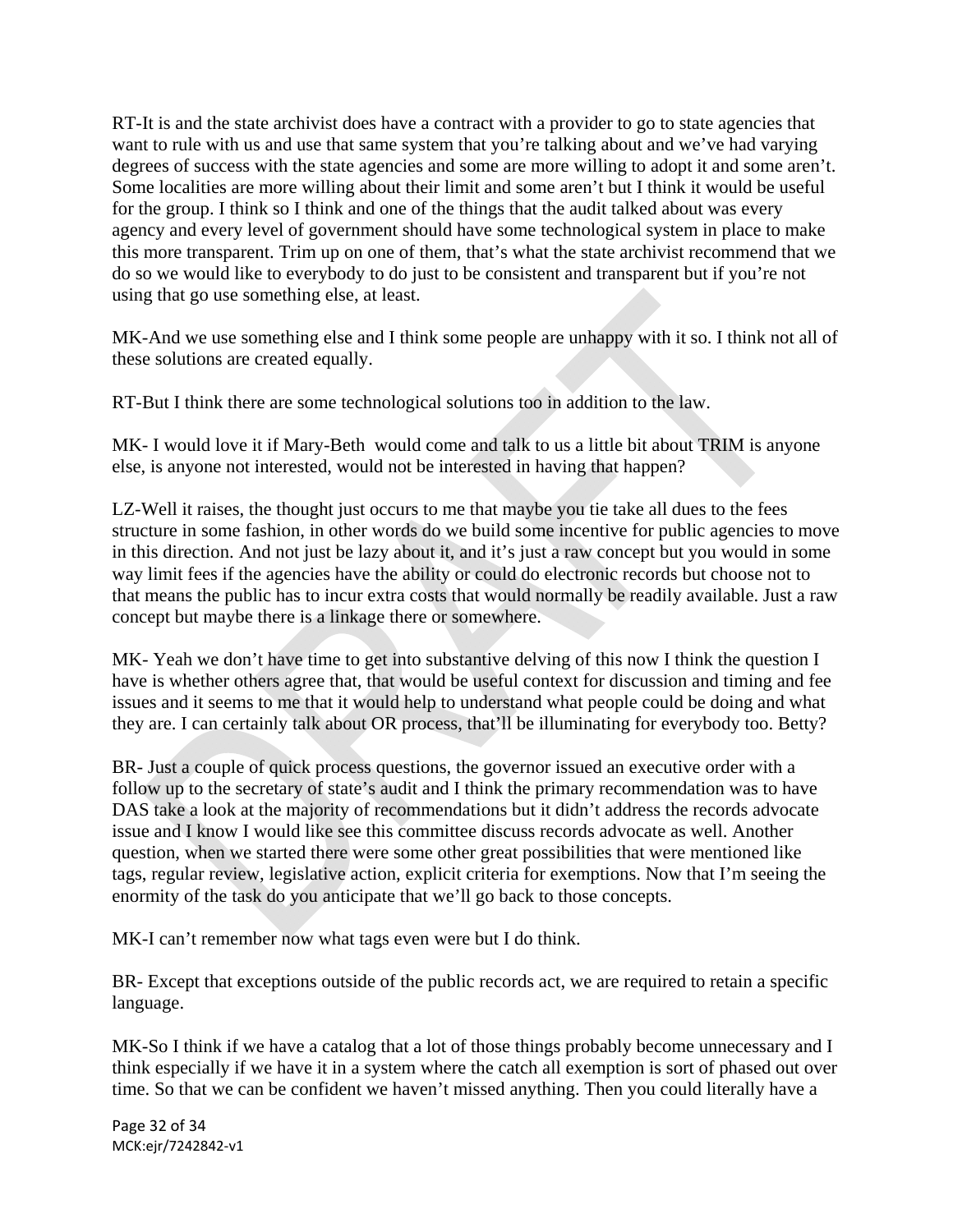statute that says not withstanding any other law listed here, it's not effective for this purpose. You don't agree with that but,

JS-I don't think it works legally but I do think we should have a broader. I could be a little contrary here but it wouldn't be the first time but the cataloging thing raises some concerns in my mind too so I get where we are on the clock but I just think it's worth sort of talking about that what it could entail in the future. Real quick one last plug just to build of something you said, originally you said there were 55 exemptions in 19-seventy something, originally OBL didn't apply to the court system so when they flipped that switch later you brought in a whole host of exemptions that otherwise wouldn't have applied and I know you and I have talked about the sort of awkwardness that this executive branch model to the court system is another thing I would like to talk about at some point in the future but thank you.

MK-Ok so I think I'm going to leave the advocate on there as something for the sub-committee advocate either just because we don't have time to create one and I think it will be an interesting discussion. I will put up some materials on our website that are related both to the fee and timing and to the advocate issues. Shortly I'll send an email to the group letting you know when that's up, that'll be I think useful background information. Emily or, actually Emily is kind of transitioning off of our support but we will be in touch with the sub group members also to set up sub group meetings for April and then with the larger group to get a larger group meeting on the calendar probably for the end of April. So those are sort of the next steps. Jeb?

JB-Sorry just one more thing on public record because you talked a number of times about defining the public interest. It seems like it would be nice if you were to or the justice department would have taken a shot at defining that you have AG opinions, you have quote decisions, you have, you know there's a definition somewhere in there and it would at least be nice to have that started because of all of these that we considered the large numbers of the majority of them had no public interest because they were outside of 192. So I never really thought that was intentional in all cases it's just that it passed a law outside of 192. I don't know where there's a legislative history and we want there to be definitely no public interest in any circumstance that this coud be.

MK-Well wait, are you asking if we can look up the legislative history of all 540 them?

JB-Well no no no, you got AG opinions on..

MK-What is the..

JB-Yeah, public interest deciding appeals, the court…

MK-So

JB-Cases

MK-Put together some work and, yeah

Page 33 of 34 MCK:ejr/7242842‐v1